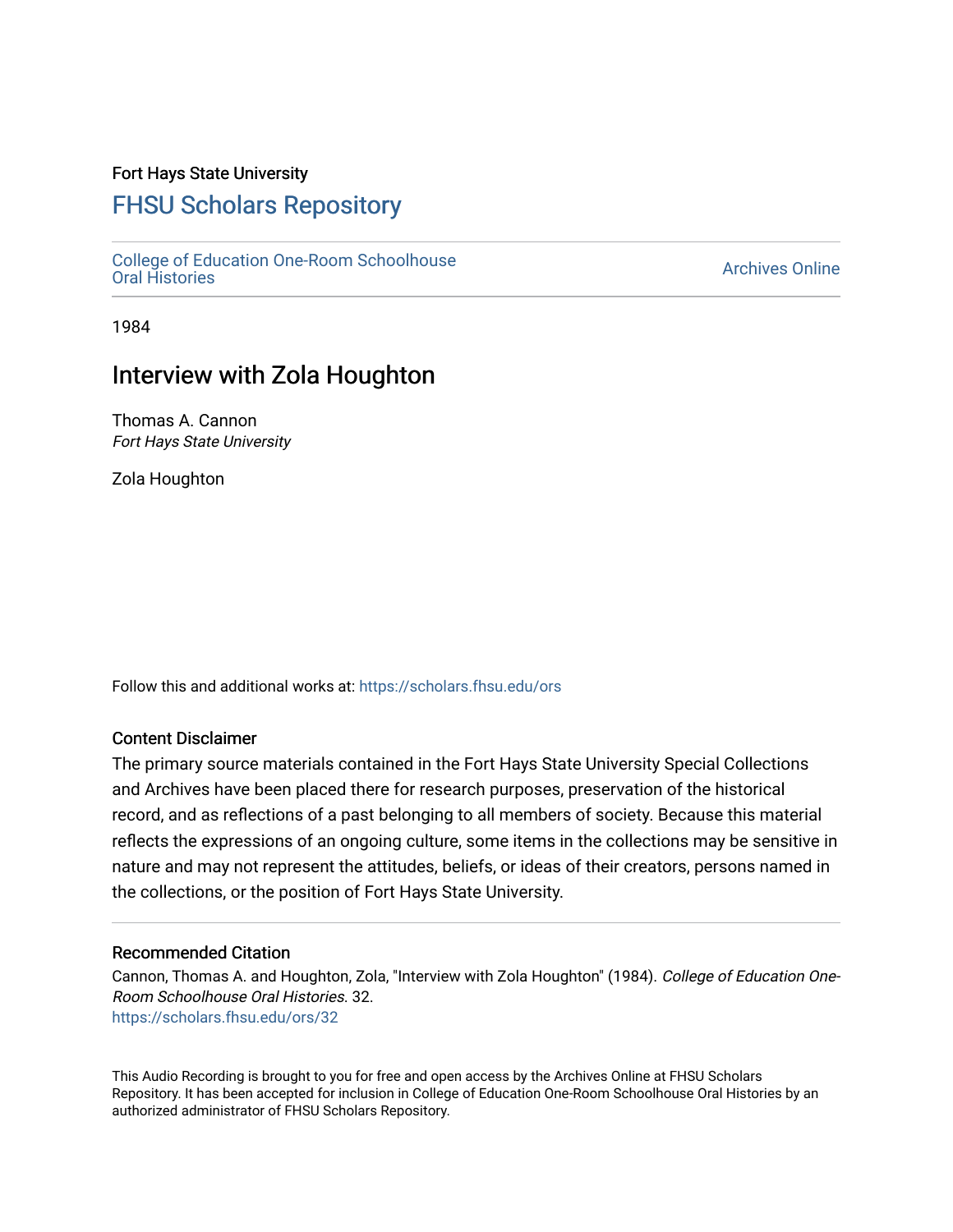Mrs. Zola Houghton: An Oral History Education 700 Thomas A. Cannon July 18, 1984

 $\hat{\mathbf{r}}^{\prime}$ 

Dr. Allan Miller Professor

03/

 $\bar{t}$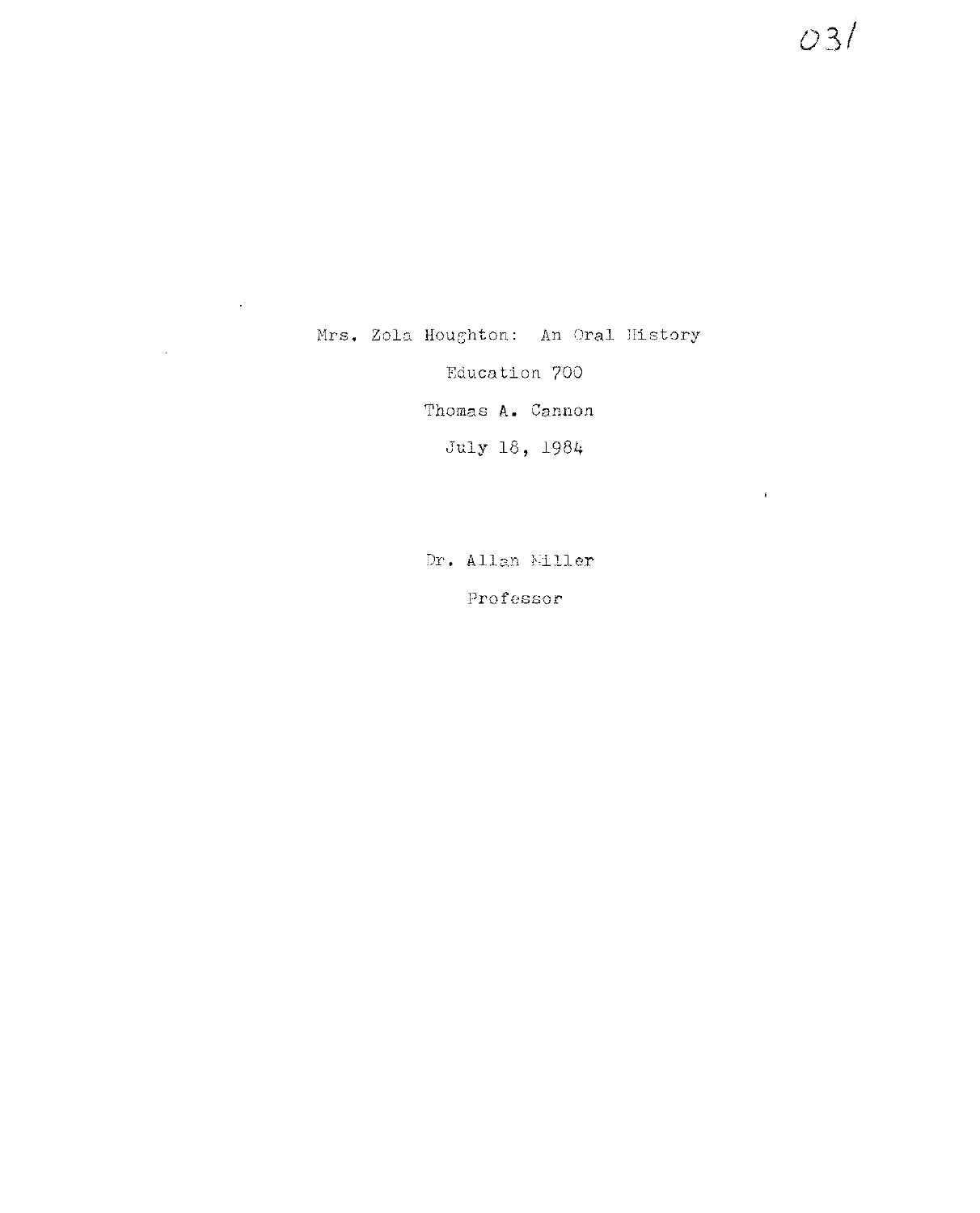#### INTROD1JC'l'ION:

The following taped conversation is being done in partial fulfillment of the requirements for a course at Fort Hays State University entitled "History of American Education." My name is Tom Cannon, and today I have the privilege of interviewing Mrs. Zola Houghton of Luray, Kansas. Mrs. Houghton has much knowledge and experience in early Kansas education that should be of great value to the Fort Hays "Stone Schoolhouse Project." This interview is being conducted on July 4, 1984,

Cannon: Zola, before we discuss your teaching experience, I'd like to know a little bit about your early life.

Houghton: I was born and raised at Lucas, Kansas, went through school there, graduated from high school there in 1919.

Cannon: I see, And you spent your entire grade and high school at Lucas?

Houghton: Yes, yes.

Cannon: And I understand as a part of your schooling you qualified to have a teaching certificate.

Houghton: Yes, They were giving us normal training worls in those days in high school, and my junior and senior years I took the course that was offered...and I had a certificate. But I could have taught two terms of school before I was eighteen, but I was only sixteen when I graduated from high school. But they wouldn't allow us to teach until we were eighteen.

Cannon: Where and at what age did you begin college?

Houghton: I began that fall, 1919, at the age of sixteen at the University of Kansas.

Cannon: What were your major interests in college and where did you develop this interest?

Houghton: Well, my major in college was mathematics. I later changed more or less to commercial work. But I think I got my start by working in the bank with my father from the time I was fourteen, during vacation periods only.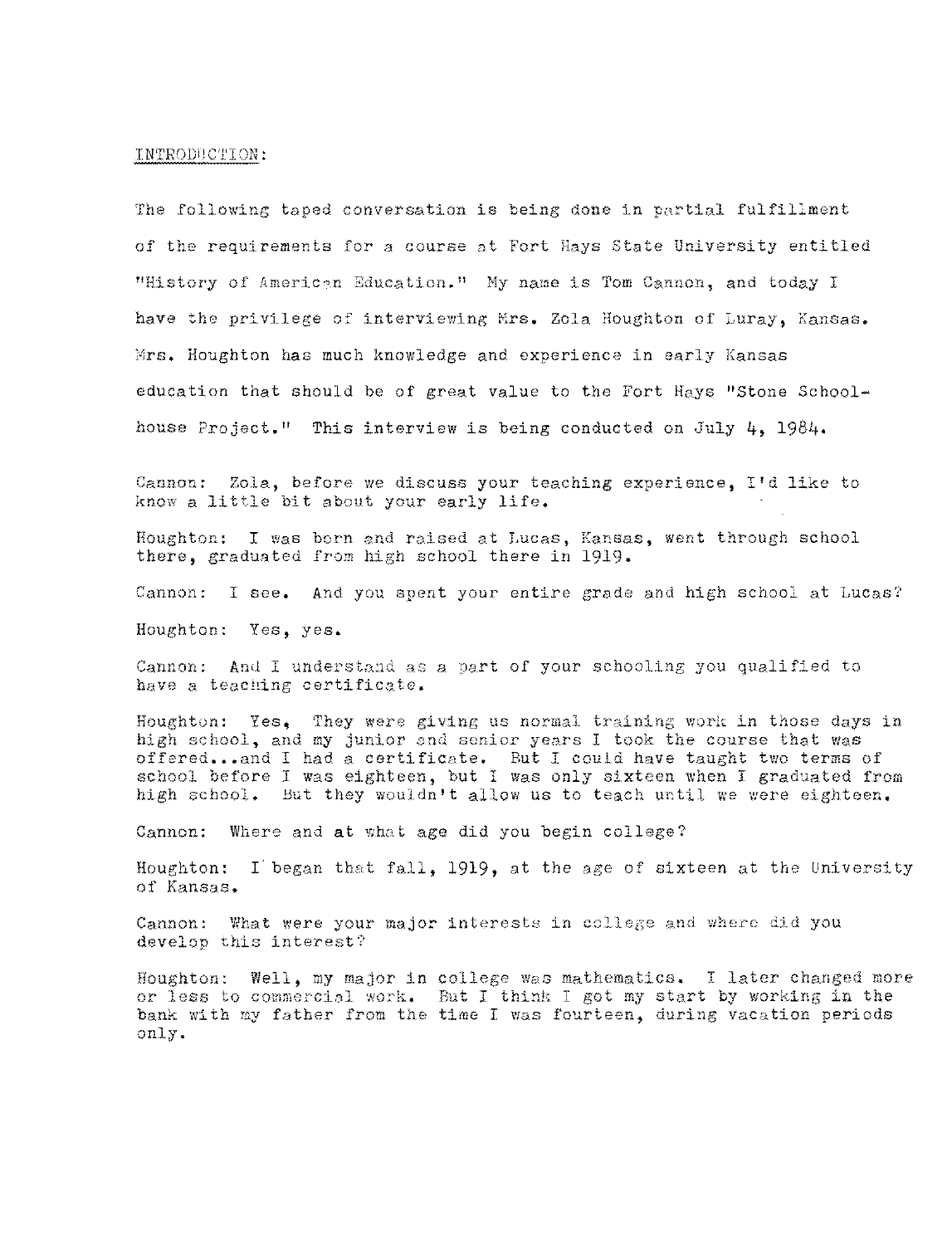Cannon: Could you toll me a little bit about your parents? I believe they both had some experience in the field of education, both in teaching or working on the schoolboards or such.

Houghton: Yes. They met at the Kansas Christian College at Lincoln, Kansas. My father was doing part-time teaching to pay for his tuition. He always said my mother was his best pupil... and she was much younger and she didn't get to stay to graduate, He graduated. Later she taught school. She took the normal course in the summertime and taught school, and he went to work in the bahk at Lucas in  $1899...$  Delieve was the year. They married that fall, after he'd gotten that job,

Cannon: Where and when did you get your first teaching job then?

Houghton: My first teaching job was in the Lucas Grade School when I finished out a term for a teacher that got married and did't want to teach any longer. I taught the third and fourth grades that year... I'm sorry, the fourth and fifth grades. The next year I stayed on for a full year and taught the second and third grades and had forty-six children in my room that year.

Cannon: And you were not out of college at Kansas University?

Houghton: No. No, I had just had a year and a half of college at that time.

Cannon: I see. Then you returned to college?

Houghton: Yes. I returned to college then the next year and went that full year. Tnen in the next fall my mother had been quite ill with the summer flu and I couldn't leave home. So, I stayed at home for awhile and later, along about October...the middle of October or a little later, I got an opportunity to teach a small country school at the edge of Lawrence, Kansas. (I) had the first six grades. *So,* I taught there six weeks while the teacher had an operation,

Cannon: You did have a little bit of country school experience?

Houghton: Yes. Yes.

Cannon: Didn't you also then do some teaching in other western Kansas towns after you graduated from college?

Houghton: After I graduated from college I did alot of teaching. I have a total of fifteen years of teaching altogether.

Cannon: Can you run down the years that you taught in the different schools and where they were?

Houghton: I taught at Paradise, Kansas, in the high school from 1925 to 1932. I taught at Bunker Hill in the high school from '32 to '34. Then I married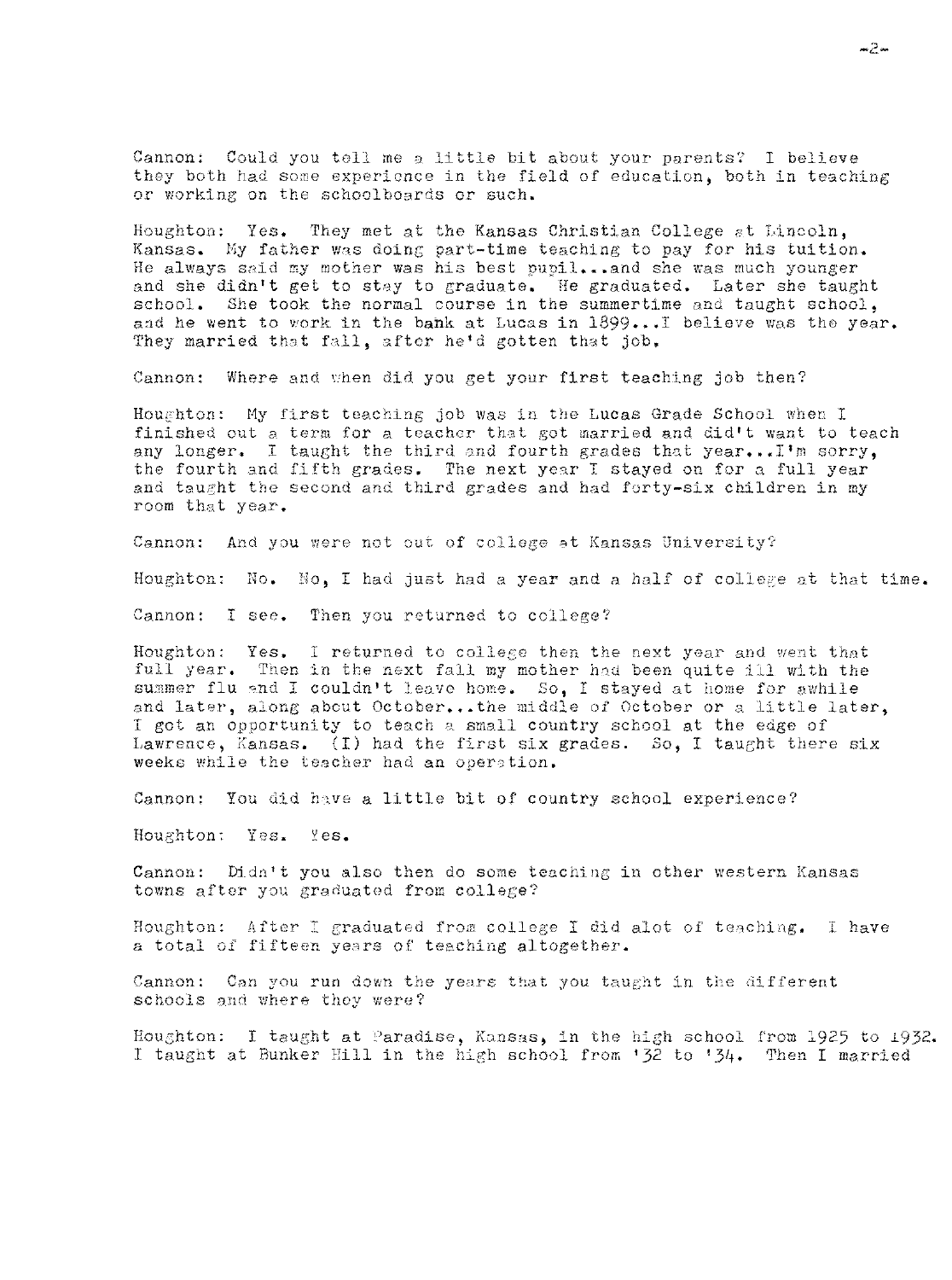and didn't teach for a time. (I) came to Sylvan Grove in the fall of *'37*  and taught there for three years, '37 to '40. After that, I was home and working at odd jobs. I worked at fee paying time at the University of Kansas helping write up their fees and things of that sort. Then I had an opportunity to finish out a term of school for another teacher down at Rantoul, Kansas and I finished that term. I would have gone back there, but, at that time, they didn't want married women teaching and they wouldn't hire me back. Before the summer was over, I got an opportunity to teach at Appanoose which was a little high school out on the prairie... no town there at all...southwest of Lawrence about thirty miles. And I taught there for two years during the wartime, when war was beginning.

Cannon: You have some interesting stories about your gas rationing back then, don't you?

Houghton: Oh, yes, yes. I wanted to stay at home and was very happy to stay at home. It was quite a drive at times, and it vas during the gas and tire rationing. Dut because I picked up students, they allowed me the necessary gas and tires. I had no trouble with tires 'til one awful cold day when the roads were so rutted...and finally it fixed a bad tire for me. And then I wondered what I was going to do. I didn't know whether they'd let me have another tire or not, and I certainly didn't want to make that sixty mile round trip every day without an extra tire...but they did let me have it.

Cannon: I'd like to go back to your teaching years in Russell County. How was the pay back then for a teacher in the 1920's and '30's?

Houghton: I can't remember what I got to begin with. After teaching there, the last year that I taught there, the seventh year, I got \$160 a month. Then that was when the Depression hit, and the next year I did the same work at Bunker Hill for \$90 a month. That's the way wages dropped. And that was only for the nine months of school. That wasn't during the summer time, either.

Cannon: Right. Probably in view of the depression times it was about equal money though, wasn't it?

Houghton: Oh, yes, yes. Everything else dropped in price so that you do just about as much with your money as you had done before.

Cannon: And how often were you paid? Was it monthly?

Houghton: Every month, yes. I believe in the fall often times we were paid at the end of the first two weeks to help ua get started, but after that it was just once a month that we were paid.

Cannon: What subjects did you teach at these different schools?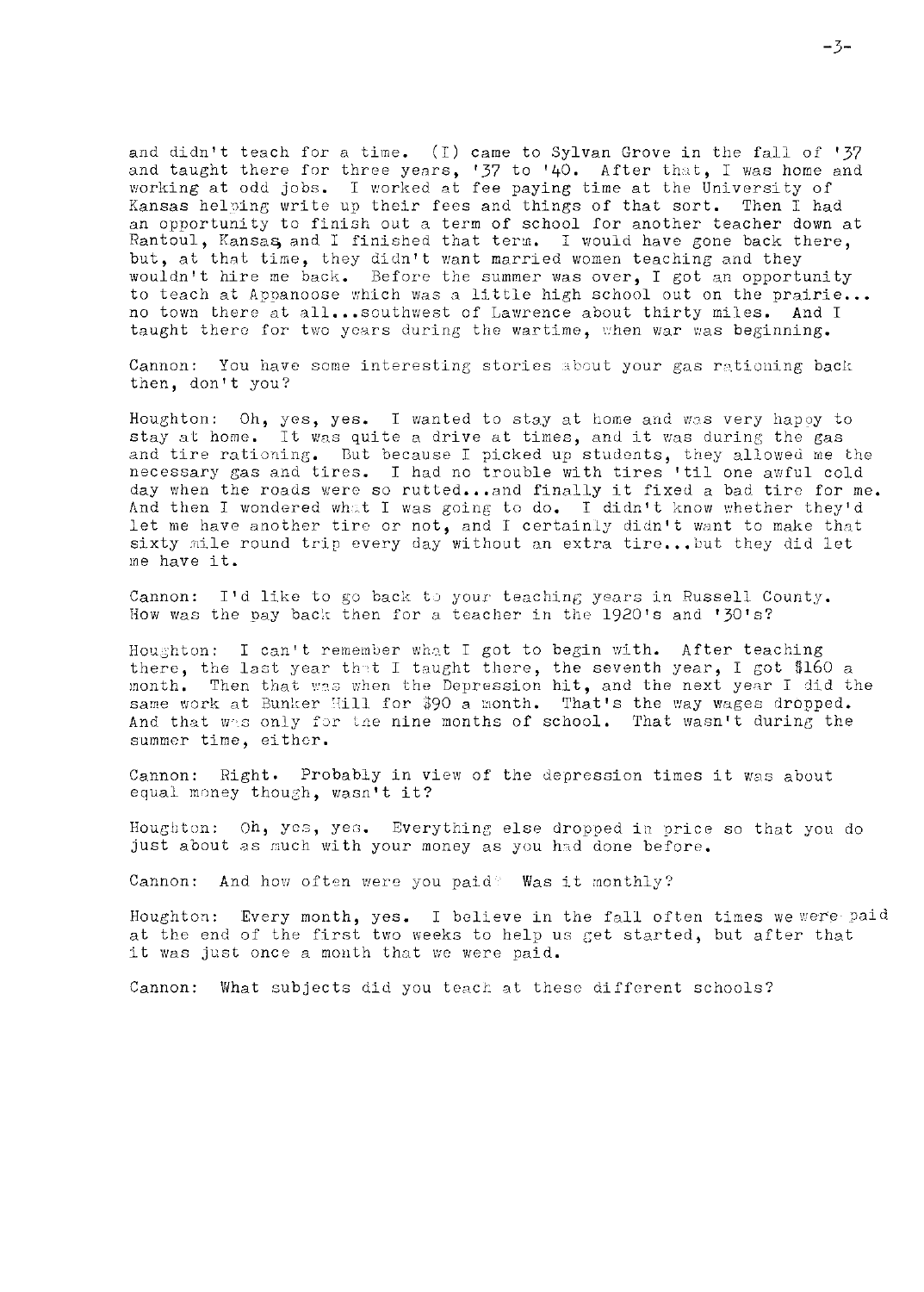Houghton: I wish I could remember all of them. In the course of all my high school teaching, I taught almost everything in school except foreign languages. I was the home economics teacher at Paradise. I was the one lady teacher that they hired for that, and I had the mathematics to begin with. I don't remember what else. Then later they hired a superintendent who wanted the math, and so they asked me to take the English which I did. I went back to summer school that one summer before I started teaching the English and got a few more credits and a few more interests in it. So I taught that then rest of the time I was at Paradise. I don't remember whether we ever got into course work there at all or not. I think not.

Cannon: You also got into some other things like the natural sciences, didn't you?

Houghton: Well, yes.

Cannon: A little bit?

Houghton: A little bit. I can't remember just what I had. I know I worked with the music teacher, too, at times when she needed somebody to play the piano. I helped out there alot of times.

Cannon: You also taught some physics?

Houghton: Later, in another school down at Rantoul I think is where I had to teach the physics class. I had shied away from history in my college work. I got the feeling that I didn't like it or something. I think it stemmed from the fact that I took the fifth and sixth grade in one year and the sixth grade people had already started in history before I got into it. Then, when I was a freshman...I wish I could see that text book that we had in ancient history. It seemed to me that it was the hardest thing any student ever had to study. Now whether it was, or whether it was just me... When mother had time, which was seldom, to sit down and read it with me and study it with me, I could get some sense out of it. Then medieval history wasn't much better the next year. So when I went to college I kind of shied away from history as much as I could. The last year I was in college I took a course called "Institutions and Ideals of the Bible." I had a teacher that I liked very much and I was working hard on it and making straight A's in it. And when I got about half way through, all of a sudden<br>it dawned on me that that was nothing but history. And here I think I had had a mental block all through those years that I couldn't get history. Now I'm interested in it, very much.

Cannon: Was this typical for most teachers back then to be diversified in high school and teach anything they needed?

Houghton: Oh, yes. You had to if there weren't very many teachers in the school. There were only three of us besides the music teacher who taught both grades and high school music. There were only three teachers in Paradise School most of the time when I was there.

 $-l_1-$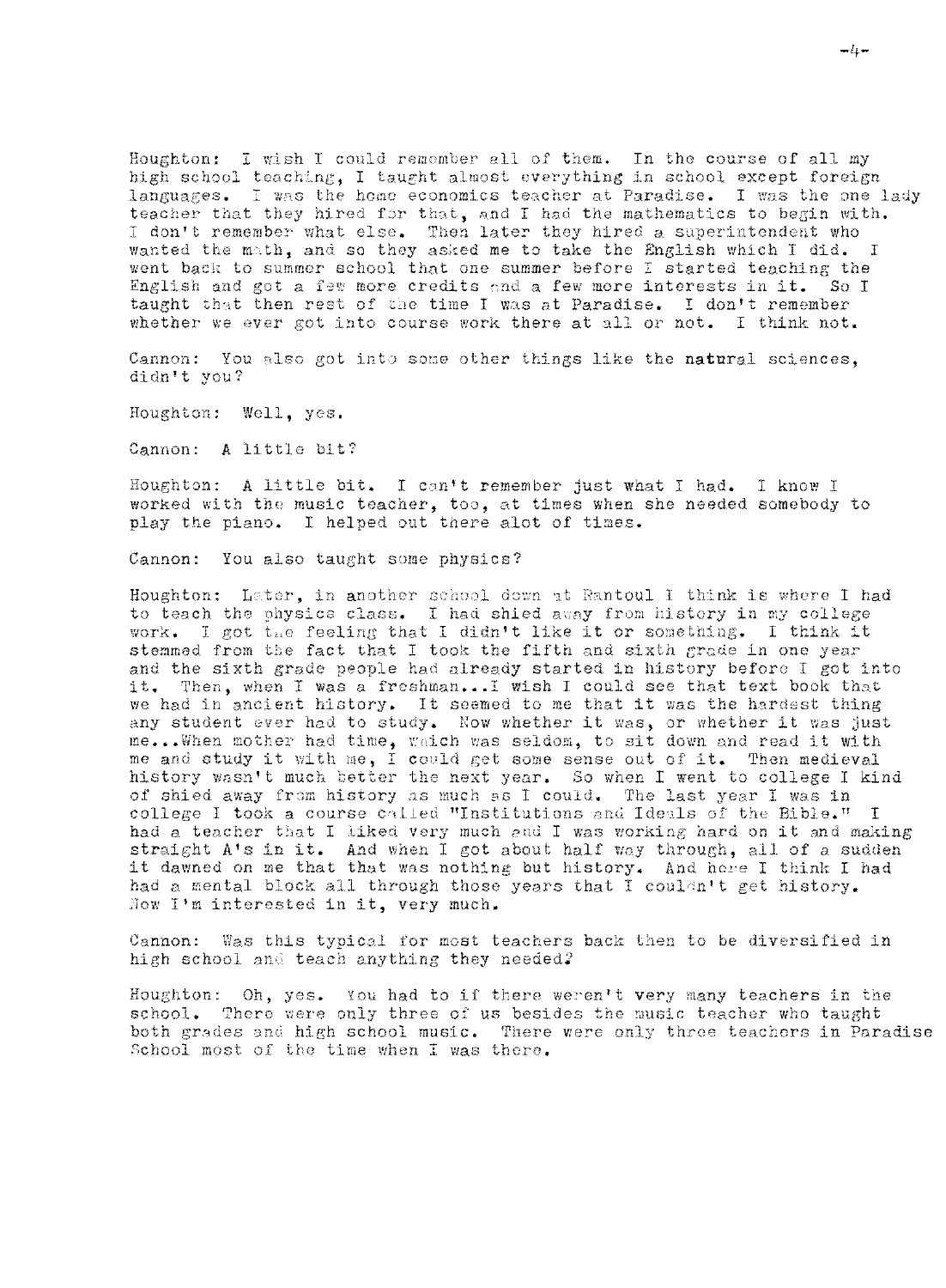Cannon: That ties into my next question. Can you describe the different types of teachers that might be found in a small town high school in north-central Kansas? Were they mostly women or what?

Houghton: Well, in our high school it was two men and myself all of the years that I taught there. We had some very nice men to work with. I enjoyed them.

Cannon: Where did you live when you first began teaching in Paradise?

Houghton: In Paradise I think I stayed with my uncle and aunt that first year. I had three different places that I lived in the course of the seven years. One year I had a room...another teacher and I had a room in the upstairs of the house where the superintendent was living and we boarded with them. Then one year we had two rooms in a home where...the big family of boys...but they needed the money so badly that they crowded up to let us have the room and we had our own cooking privileges there. And then,  $\mathbf{a}$ couple of years, I stayed with a boy and a girl who had been former students of mine there in Paradise and had married.

Cannon: How often did you meet with the school board and what type of relationship did the administrators have with the teachers?

Houghton: That's too far back to remember! I don't think we met with them very much, no. Things went along very well so I didn't have to, I guess.

Cannon: No problem, no need?

Houghton: No.

Cannon: Let't move to the school itself for a fow minutes. What were the school buildings at Paradise like?

Houghton: Well, the first two or three years that I was there we were in an old stone building. Had two rooms on the second floor that we used for high school. In fact, I think before we were through there we used the two rooms down on the main floor too, and they moved in a little country school for their grade school. Then, after that, they built a nice new high school building where we had plenty of room. Had a lovely home economics room that I enjoyed very much. Had a nice gymnasium there but as time went on...this was after I left...they built another room for a gymnasium.

Cannon: Is the first building that you taught in still standing there?

Houghton: No, no. It was taken down. I don't know when it was taken down. I don't know when it was taken down. There's a third building built there now that I think must be for grade school though I haven't talked with anybody to know for sure about that. But I saw some playground equipment out back of it so I felt like that wes probably what that building is used for.

Cannon: Was the first building in Paradise adequate as far as facilities for teaching?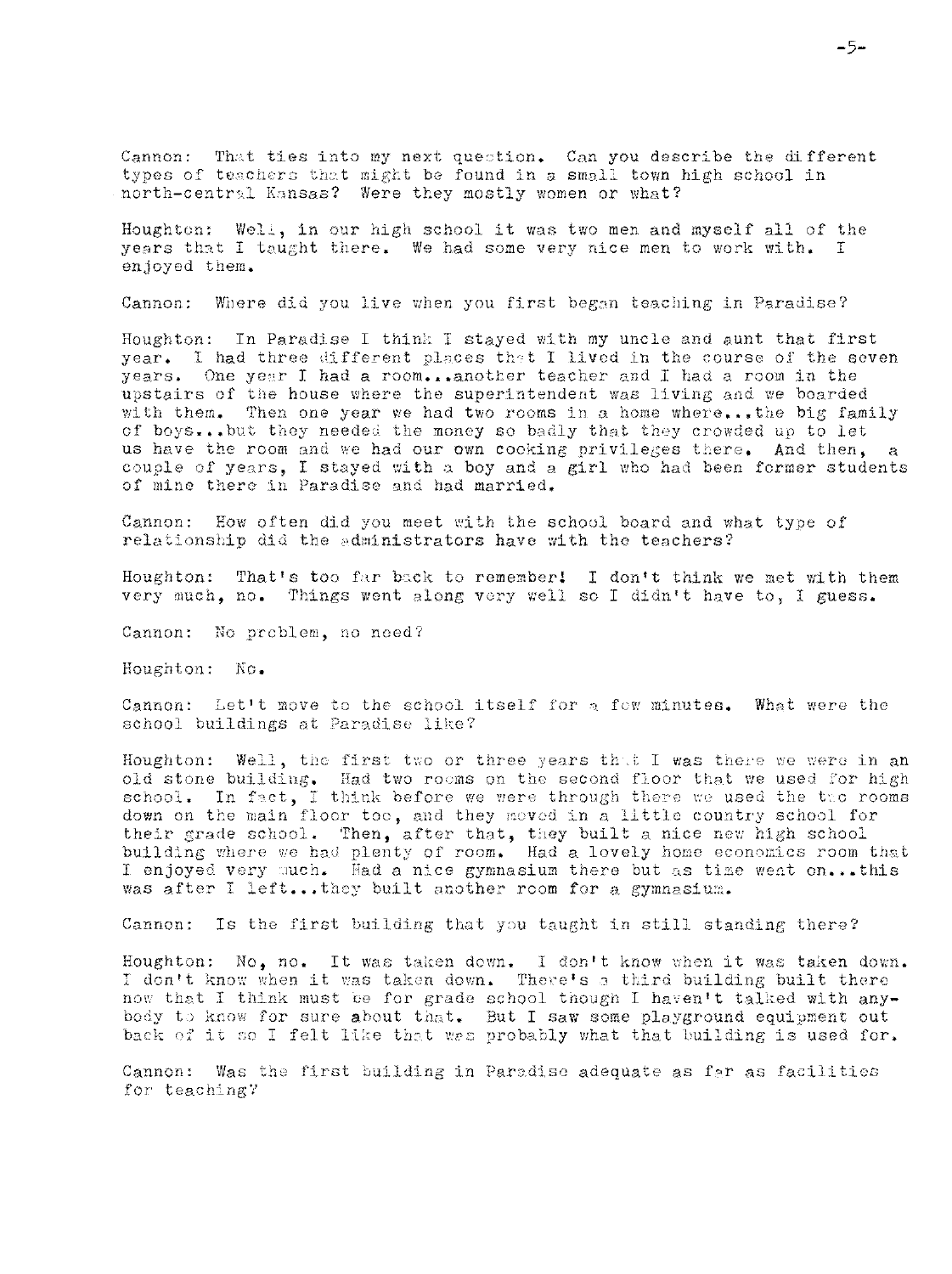#### Houghton: We didn't have much! We got along!

Cannon: Can you describe the types of textbooks that you used?

Houghton: No, not especially. I still have some textbooks from when I went to grade school, but I don't... well, I have some books from later in high school. We had an English book that I liked very much and I kept one I think. They were just average books, I guess, as well as I can tell you.

Cannon: What was the size of the school's library and how was it?

Houghton: I can't remember whether we had much of any library there at that time at all. The library that I remember best was down at Rantoul. Kansas. Had a nice little library down there, and I read alot of books that I wanted to read too while I was down there.

Cannon: What was the length of the school year and the length of the average school day?

Houghton: The school year was nine months. The day, as nearly as I remember, was from 9:00 to 4:00, possibly 9:00 to  $3:30$ . I don't remember for sure about that.

Cannon: How did you start the school day off with your class? Was there anything special that you did first thing in the morning?

Houghton: No, I don't remember that there was. When I was teaching in grade school I think we had a story or something of that sort to begin with. No, we just had our schedule of classes and I don't remember that we did anything special.

Cannon: Could you just describe for me the typical school day?

Houghton: Busy! When you weren't in class you we e keeping study hall and helping students if they needed help. No. I just don't think of anything suecial. That's too long ago!

Cannon: OK. Did you rotate the students, of course, in different class periods?

Houghton: Oh, yes. Well, yes, and we'd offer some courses one year for two different years of high school and then, the next year we'd offer the other course that should have been perhaps for the sophomores or something of that sort...because our high school was small. As I remember it, we had thirty-five or forty students; and with just three teachers you couldn't offer too many things at a time. But, by combining the freshman and sophomore class for one course one year and then the other course the next year, we could cover the curriculum pretty well.

Cannon: This was freshman through senior?

Houghton: Yes, that's right.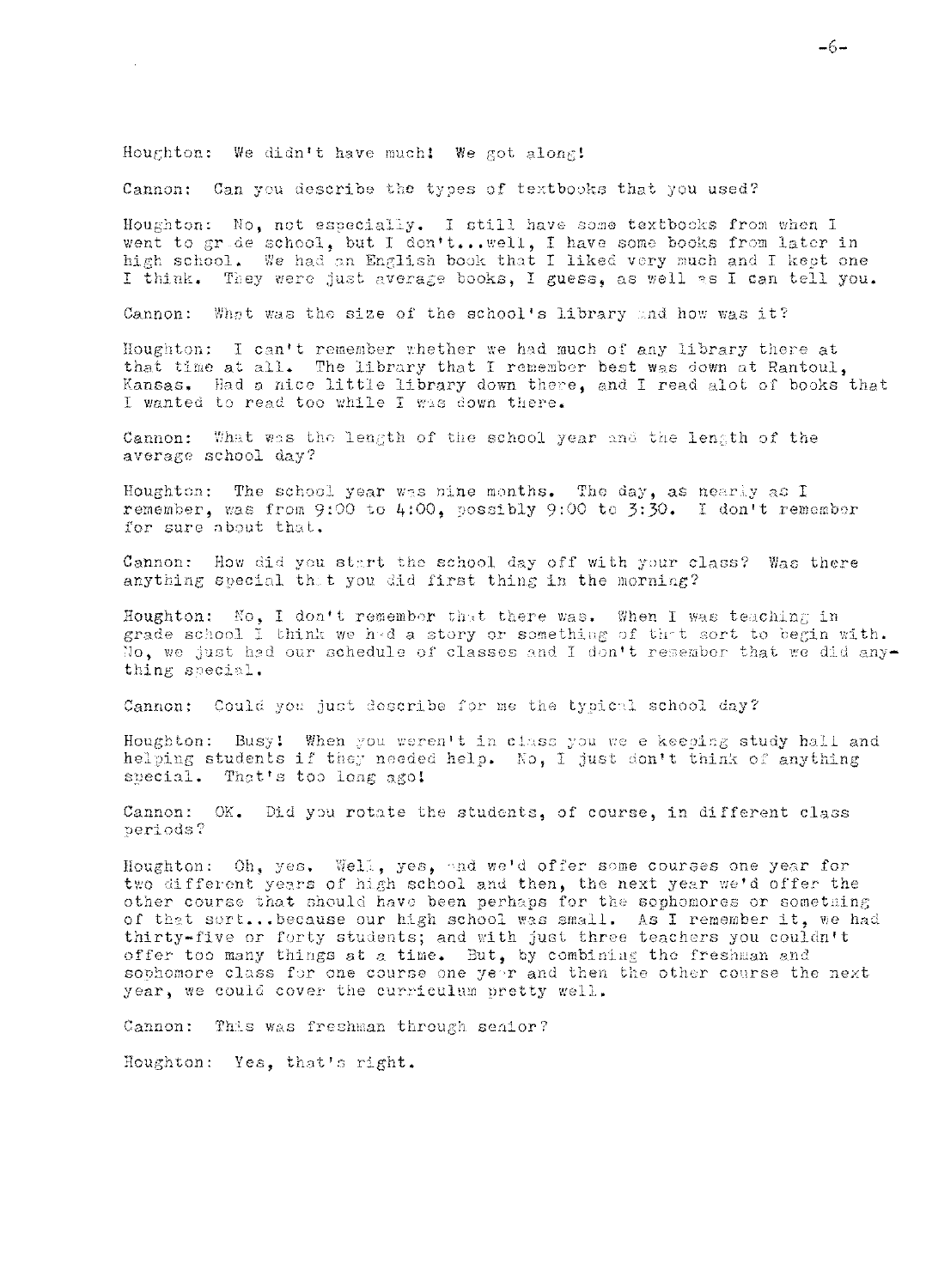Cannon: What types of teaching methods did you use that you found particularly effective?

Houghton: Well, I know it was a good thing to make lesson plans ahead of time. That helped. It helped in more than one way. You knew what you were going to do, and, by planning ahead you knew whether you were going to cover the curriculum that was outlined by the state... whether you were going to get through with the year's work that you were supposed to do. I had learned to make lesson plans when I was taking that normal training course in high school. I think I got a pretty good grade on my work, because I'd made good lesson plans in those days. Then, too, if you had your lesson plans written out then, if you were sick and somebody else had to substitute or anything of that sort they had something to go by. They knew what they were supposed to try to do. I'm not sure that I was the best teacher in the world as far as that's concerned...although I've had some students tell me that they were glad they had me for a teacher...that I was a good teacher. One girl who took commercial work from me at Sylvan Grove later went to a business college and she came back and she said, "Oh, I'm glad that you were our bookkeeping teacher. These kids came down there and they uidn't know anything." And of course I had some banking experience back of that that I could tell them how the banking process worked and the exchange of checks from one town to another and things of that sort. So she had had some of that that she w s ahead of alot of students, I'm sure, on that account.

Cannon: Did you try to relate the practicalities of life to students and just have informal discussions?

Houghton: Oh, I suppose we did, yes, at times. I, I'm just...that was a long time ago. Afterall, I'm eighty-one now you know!

Cannon: Right. Well, we're just trying to jog your memory a little bit here.

Houghton: That was over sixty years ago, you know.

Cannon: Did you assign alot of homework that you remember?

Houghton: Some. I don't know that I assigned a whole lot of homework, but really if you're going to get anything out of schoolwork you need to do some work on your own. I think that's one of the mistakes in the schools now is that the teacher's over them all the time to tell them what to do or to help them all the time, all the time. And they don't learn to work individually or take responsibility it seems to me like. Now I'm not really in the school system, but as I watch that's the way I feel about it. I think that two grades in the same room were not a bad thing because we learned from the upper grade as we went along. And, as I say, we didn't have a teacher supervising us all the time. We were expected to do our work.

What types of discipline were used in your school? Cannon:

Houghton: My thought always was that if you made your school work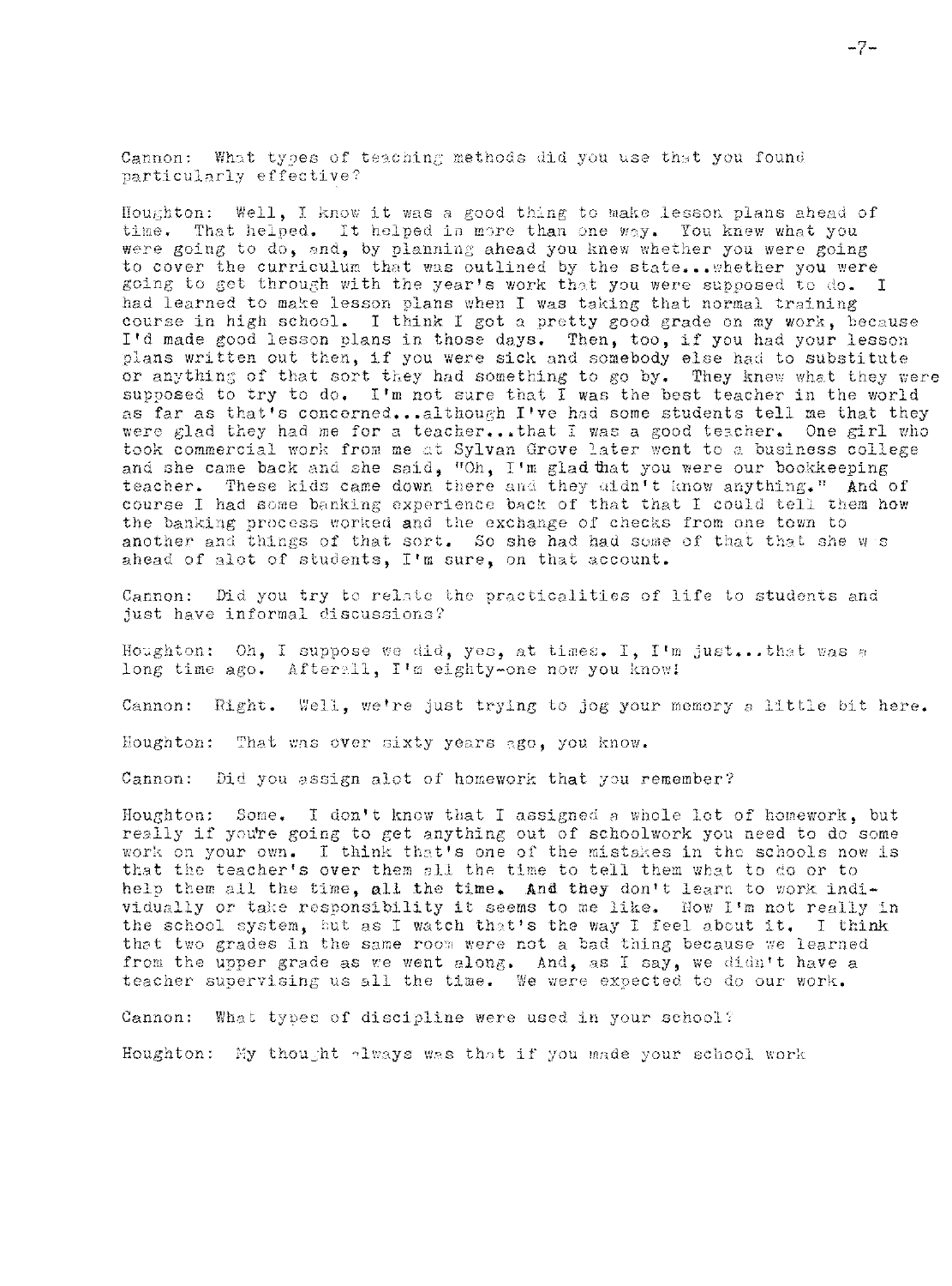interesting enough you wouldn't have discipline problems. Now, I don't think that holds good today 'cause children are too used to watching television and being entertained. But, I didn't have a great deal of trouble at all with discipline. Once, twice maybe, I had to send somebody to the superintendent to talk things over.

Cannon: Did the men and the women teachers handle discipline differently?

Houghton: Well, I don't remember that we did. I don't know.

Cannon: So the major type of punishment that you might have handed out was just somebody down to the principal?

Houghton: If it had to be. I felt like I should take care of it myself if I could.

Cannon: How were teachers expected to conduct themselves in the community?

Houghton: They were supposed to be models, very perfectionists, and straight ubright people. Now they liked for you to attend church or maybe teach a Sunday school class although I didn't do much of that in those days. I've done plenty of it in other times, but not in those days. We didn't have smoking in the schools. We didn't have this five-ten minute rest period or so forth where you'd go off and leave the youngster alone like they do nowadays. Ours was straight work, right straight through.

Cannon: What were some of the teacher's extracurricular activities in the towns?

Houghton: Well, of course there was plways the sports that they had to take on. We had the music teacher, so I don't remember that there was much else besides that. I don't remember that we had any Boy Scouts or anything like that in that town. Of course the town was small anyhow.

Cannon: Did you help any with athletics?

Houghton: No, I don't think I ever did. Now I played basketball when I was in high school. I loved basketball, but I don't remember helping. The other activities that I did help some with were...one year our faculty put on a play and I took part in that, and then I helped the music teacher some with her operattas.

Cannon: What special events happened at the schools? And by this I mean did you have Christmas programs, music contests or spelling bees? Anything of this nature?

Houghton: We had Christmas programs always. We had a last day of school dinner for the whole community. Off hand I can't think of any other things particularly.

Cannon: No music contests?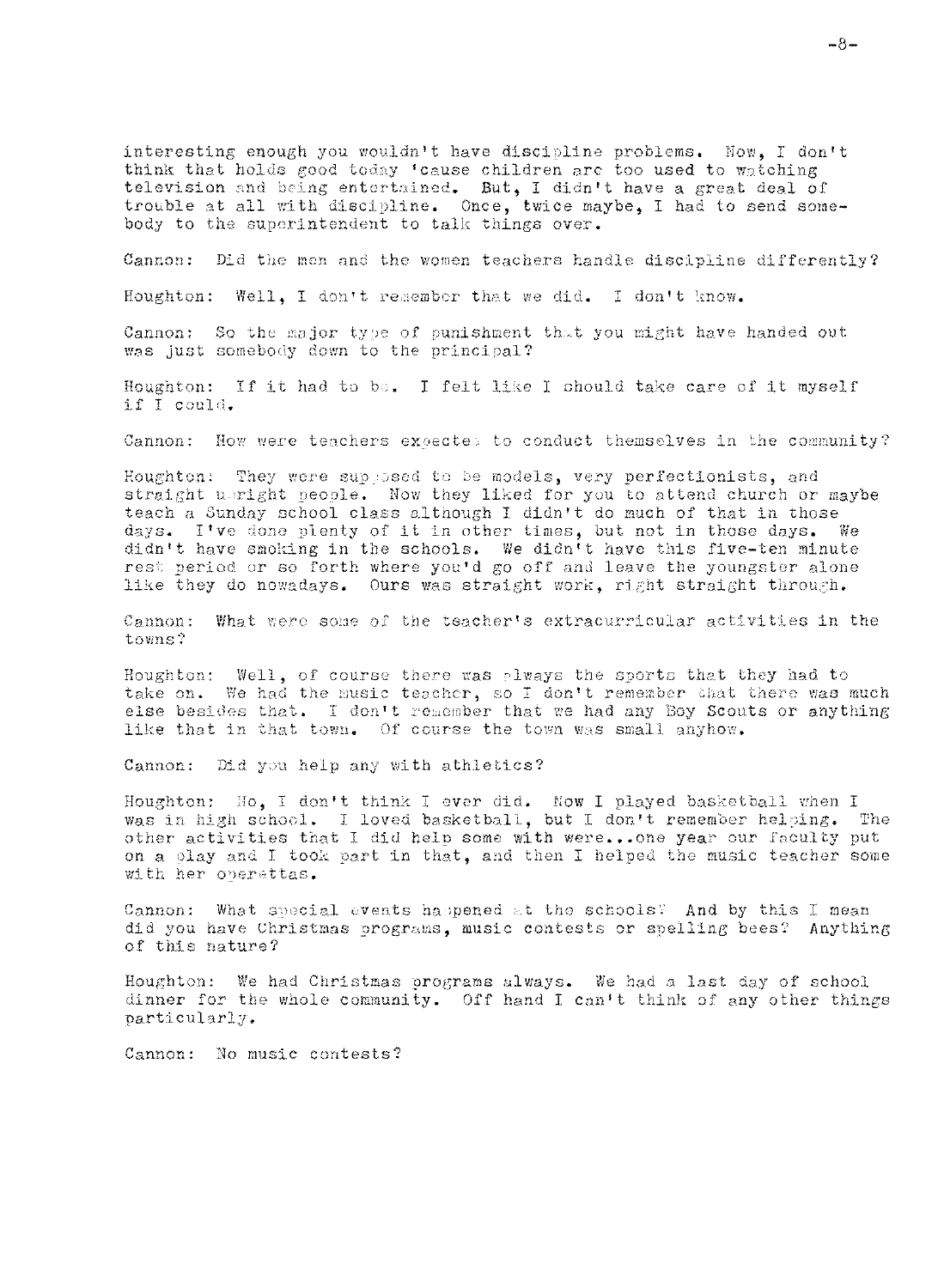Houghton: I don't remember whether we entered in music contests back that far or not. I really don't remember, because I wasn't actually doing with the music. But I know that the music teacher put on some beautiful operettas there. Did a lovely job. She was an excellent musician, excellent at making costumes for the kids and all sorts of things.

Cannon: How large were your average classes?

Houghton: Oh, I'd say maybe ten...eight to ten, something of that sort.

Cannon: But the first year you taught in Lucas you said, you had nearly forty?

Houghton: Oh, yes. Well, I had about thirty-five in that fifth and sixth grade, and then I had forty-six in the second and third grade. That room was full. We could hardly...we just barely had room to stand at the sides of our seats and take some exercises now and then to keep us from going berserk!

Cannon: What would the total enrollment, say, for Paradise have been for their ninth grade through seniors?

Houghton: Around thirty-five to forty, I think, most of the years that I was there.

Cannon: How far did the furthest students have to travel, and what modes of travel did the rural students use to get to school?

Houghton: Well, some of them walked. I remember one girl and she had several miles to walk. And one icy day...it was uphill and downhill...and I asked her when she got there how many times she'd fallen. And she very seriously said, "I think fourteen." But I can't remember whether we... we didn't have any public bus or anything like that for them. I know that. Whether they rode horseback, some of them, to school or were brought in by their parents.

Cannon: Of those thirty-five to forty students, were they split about fifty-fifty as far as rural and town students?

Houghton: Most of them were rural. The town's so small there wasn't room for too many people there in town.

Cannon: What was the population of Paradise at that time?

Houghton: About the same as it is now, I think, but I don't know what that is. I don't know whether it would be as many as two hundred people living there or not.

Cannon: Were the majority of your students of any particular religion of nationality?

Houghton: No, no. There was nothing like that.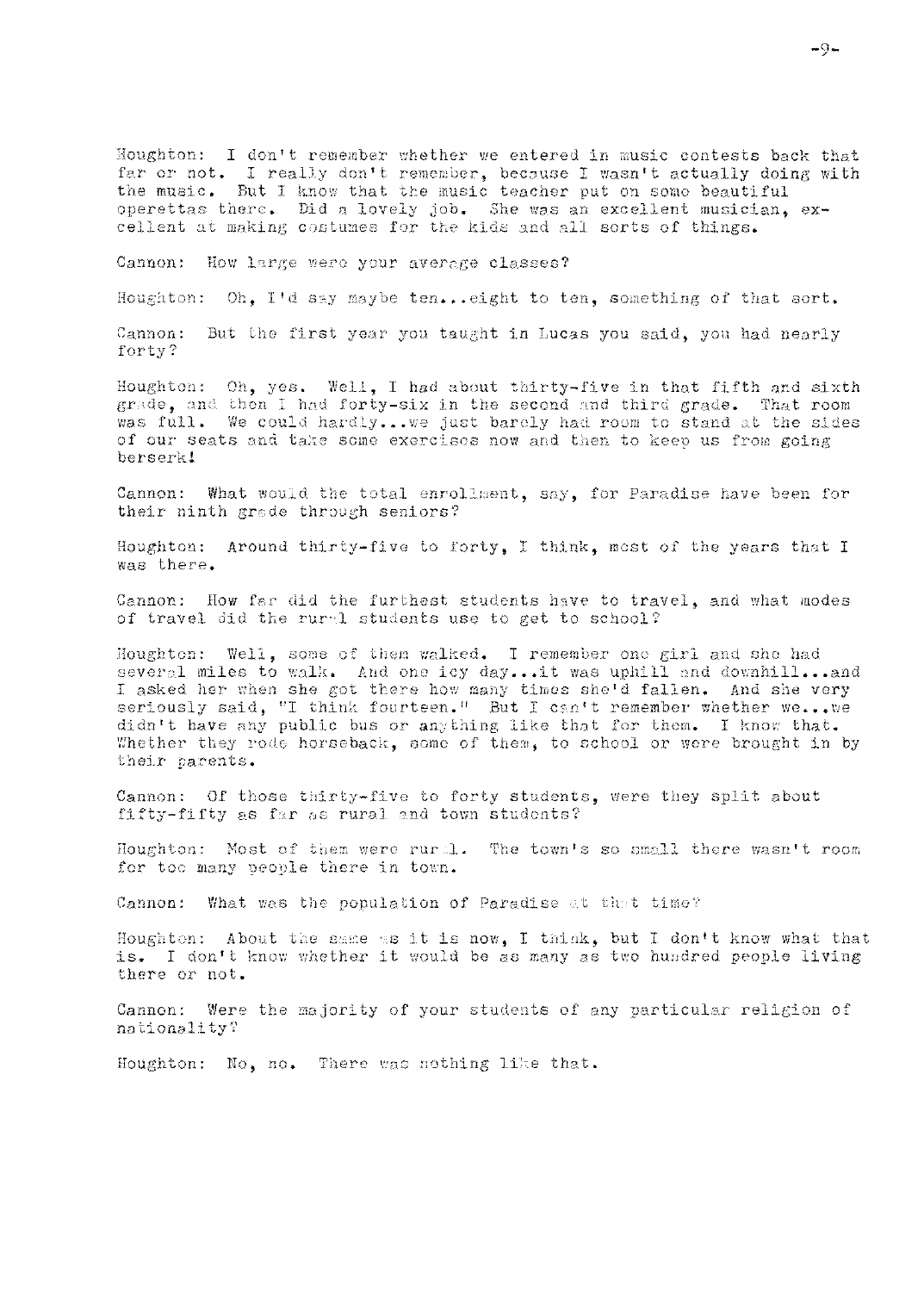Cannon: We think of some of the areas like Wilson being Czech.

Houghton: Yes, yes, that's true. But no, there was nothing like that at Paradise at all.

Cannon: How about at Bunker H11?

Houghton: No, I don't remember that we had anything particularly there either, either the religious or nationality.

Cannon: What was the dress and the overall appearance of the students?

Houghton: Well, the girls didn't wear jeans in those days, I'll tell you! They wore dresses. They all looked neat. They weren't overly dressed or well dressed especially, but they were neat and clean.

Cannon: Did the schools have any special rules that you can recall. maybe, as far as conduct or attendance?

Houghton: I don't remember anything special. We just expected them to do right. If you expect that of people you usually get it.

Cannon: What type of graduation ceremonies were held?

Houghton: We had a class night program that the students participated in on that week of graduation. Then we had an out-of-town speaker for graduation night. We also had baccelaureate at church. There were three particular services for the closing of school.

Cannon: Do you know of any of your students that went on to become what might be called outstanding people or did quite well?

Houghton: Some of them have done quite well, yes. Too many of them are gone now I'm sorry to say. And I've been in touch with a number of them through the years. I hate to miss their alumni meeting at Russell this summer, but it will take place while I'm gone. They meet every two years, and I was there two years ago. Saw some that I hadn't seen since they finished high school. It was good to see them anyhow. I've known about them through the years.

Cannon: Were you part of a larger school system such as we have today with Russell School District?

Houghton: No, no, no. We had our own school districts in those days. Lucas was district number 3. I've forgotten what Paradise was, but we had our own school districts and our own school boards. And they hired and fired the teachers and told them they couldn't come back if you want to put it that way. My father was on the school board there at Lucas for thirty-five years or more, I guess.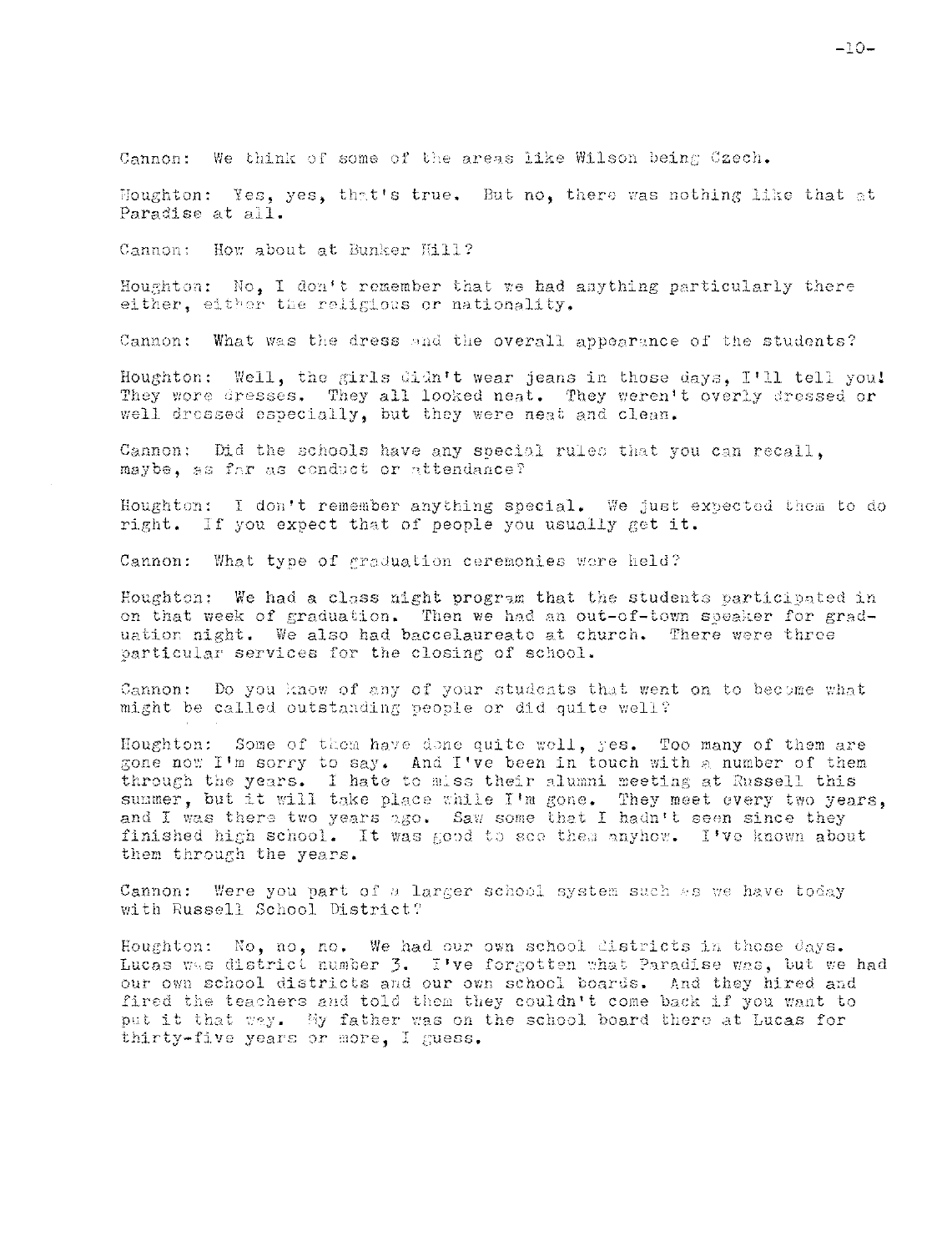Cannon: What type of gr ding system did you use back then?

Houghton: Mostly it was A.B. C's for alot of it. We did have some figure grades at one time, I think, but before I got through teaching we went to the A, B, C grading plan.

Cannon: Was it usually based on a straight 90 percent, 80 percent?

Houghton: I don't know how others did. I kind of did that for myself. From 94 to 100 was an  $a_2$ , from 85 to 94 a B, from 75 to 85 was a C, below 75 was a D or getting down very much lower was an F. That's kinda the way I remember it as the way I divided it. Now whether the other teachers used exactly the same form or not I don't know. But that was the form.

Cannon: Do you recall ever having to fail a student or hold him back a year or be partly responsible for holding a student back?

Houghton: I refused to sign this graduation certificate for one student. He had fooled around and had not done his work, and I gave him a certain amount that he was to do to finish up...and gave him the opportunity and he didn't do it...so he never got his graduation certificate. I hated it. but, afterall there was no reason why he couldn't have done it.

Cannon: Were most of the students what you would consider good students though?

Houghton: Yes, most of them were pretty good students, and I had a few very excellent students. One boy in particular that I think of that took his high school work in three years and made excellent grades all the way through. Another girl in one of the other schools who was just excellent in everything she did... music, sports and classes.

Cannon: Was that a fairly comson thing to ascelerate students?

Houghton: We did it in those days. That's what happened to me when I took the fifth and sixth grade in the same year. I don't know that you can't do it anymore. I guess at all or very little of it if you do.

Cannon: Of course now days they have what they consider the gifted program.

Houghton: Yes, that's true. And if they have a really gifted student why they can get to do some extra things anyhow. They may not get to go on from their grade particularly, but they get extra things. It's a wonderful advantage, I think.

Cannon: Did you ever take any field trips or were you able to get out to different places?

Houghton: The main thing that we did was the seniors went on a sneak trip and I had to sponsor that most of the time. I took a group to Kansas City one time. Two years I took a group to Kansas City, but the first group was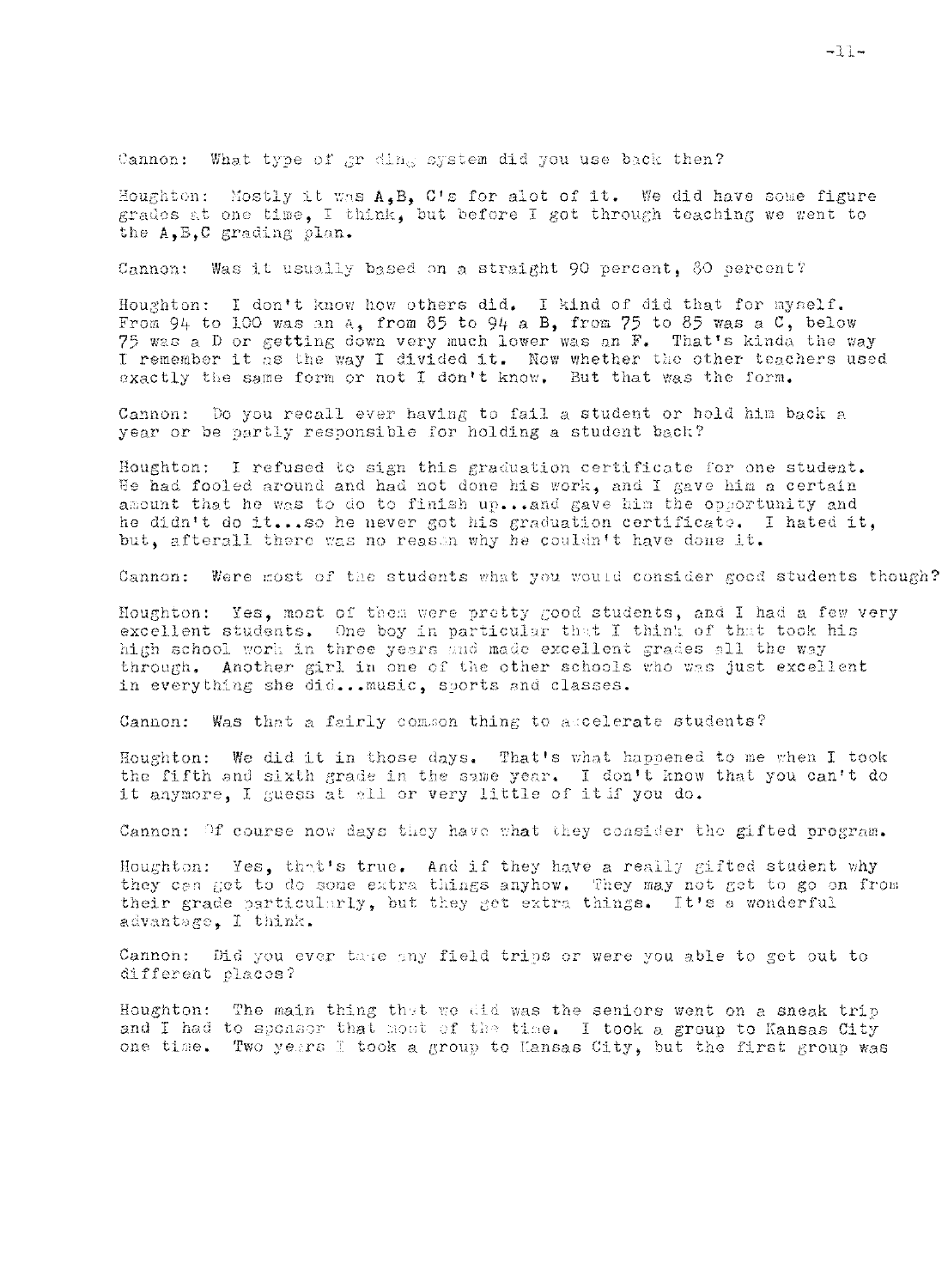the larger group. We stopped down at Fort Riley and looked around there at Camp Funston. That was very interesting. There were some of them that had just never been away from Paradise particularly at all. Had never been that far away from home. I've forgotten now what the picture show was we took on...a good picture show at Kansas City, too. while we were there. We had stopped in Lawrence and I had, what was it, two girls in the class, I guess, and the rest were boys. My brother was staying in a fraternity, was a fraternity member, and so he took the boys to his fraternity house overnight there and I took the girls with me. Then I took a group from Sylvan down that way one time, too, when my my folks were living there.

Cannon: Was there any organization similar to the PTA or were parent and teachers involved much together?

Houghton: Not much in those days, no...at least not much where I was. I do think PTA is great and I attended PTA all the time when I lived in Portland (Oregon) when my boys were in school.

Cannon: Do you think parents back then were concerned with their children's education in high school?

Houghton: Well, there're always some that are and some that aren't, I think, and I feel sorry for those whose parents aren't particularly interested in what they're doing or learning. It takes some backing at home if you're going to get real results, I think, out of the children.

Cannon: Was there alot of teacher turnover back then?

Houghton: Not too much, no. Somewhat, but no. We stayed. There were several of us. I still keep in touch with one of the teachers at Paradise. He lives down at McPherson, Kansas, now.

Cannon: Do you have any special memories of your time down at Bunker Hill that might be of interest?

Houghton: I was doing commercial work there, teaching the commercial work more than the mathematics and enjoyed that very much. Some of those poor boys worked so hard on that typing. Oh my, they worked hard but they were getting it.

Cannon: Did you have some special training in typing?

Houghton: I had taken the typing and short hand both at the business college at Lawrence in the afternoons one year while I was going at K.U. I wanted short hand and typing and they didn't have it at K.U. at that time, so I thought. "Well, this is the way I'm going to do it."...And I borrowed money from my grandfather to pay for my tuition at the school and went in the afternoons. Of course I didn't study quite as hard at night 'cause I was too tired that way. But I didn't get to finish with their class. Their time of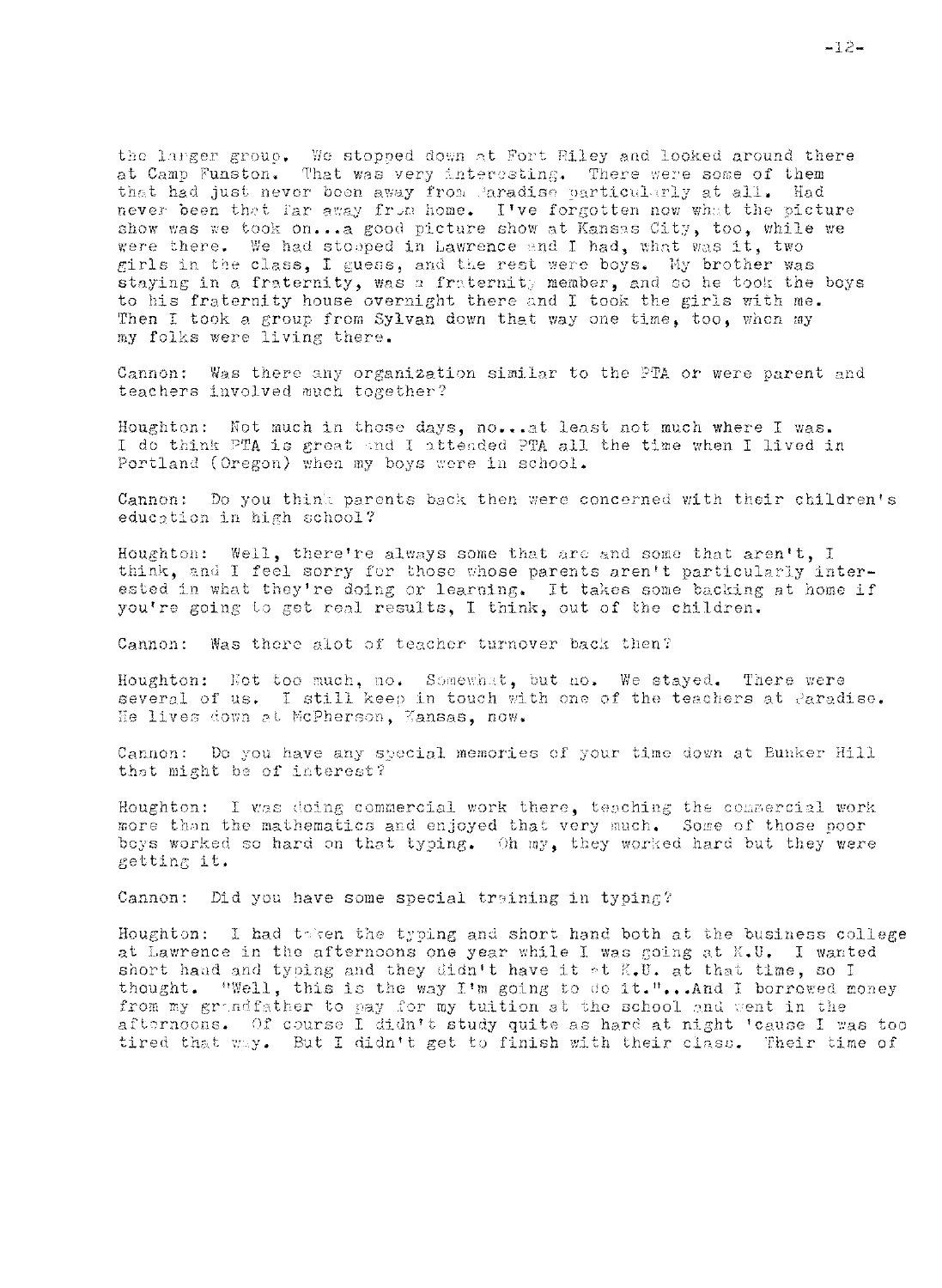closing the school was different from W.U. It lasted a little longer. I had been told that if I'd work shead on my shorthand they'd give me the test and give me the grade, aut, when it came time to finish up, they didn't. But afterwards I found out it was not an accredited school anyhow so it didn't really make that much difference. Then in...later on...<br>I went to...My husband was working down in Winfield, and I went down there at Southwestern College and got 6 hours of credits in shorthand and then 6 in typing that summer, three of each just on execuination and then I had my credits. The year before that I had gone to school at Lawrence and taken accounting and business law which set me up in good shape then for teaching. I hadn't enough credits for teaching commercial work.

Cannon: How about your years in Sylven Grove? Does anything stand out there?

Houghton: I was doing teaching of commercial work there. Yes, I was teaching commercial work there. But that was before I had gotten some of my credits from the colleges for teaching. I was teaching it on the basis of what I had done st the business college where I didn't get to finish up...and also on my banking experience and my mathematic experience. commercial arithmetic, and commercial geography, bookkeeping, shorthand, typing.

Cannon: Zola, I think we'll t ke a short break hore and go ahead and resume in a few minutes.

Cannon: Zola, I believe we'll go ahead and resume now. I'd like to get back a little bit to the students. What would the typical curriculum have been in the 1920s when somebody enrolled as a freshman? For those four years what would the average courses have been?

Houghton: Well, the freshmen always took algebra and English...depending upon what we could offer, general science or history, something of that sort. The sophomores took the geometry and some more English. In other words we had three classes, three years of English, and we had to have two of mathematics. Then, if we could teach physics and some history along with it...if we had something so we could teach some general science fine. But required were definitely two units in math and three in English, and I've gorgotten whether it was a definite requirement in history or not. I don't remember. I know I took three years of it in high school.

Cannon: And did you have a biology course as such or was that a part of your general sciences?

Houghton: Part of the general science usually.

Cannon: Did most of the students go on to college, or what do you think the career goals were for most of the students after they got out of high school in Paradise?

Houghton: Not very mony of them, I think, went on to college. I'm trying to think now. The girls got married soon after high school, and some of the boys did farming.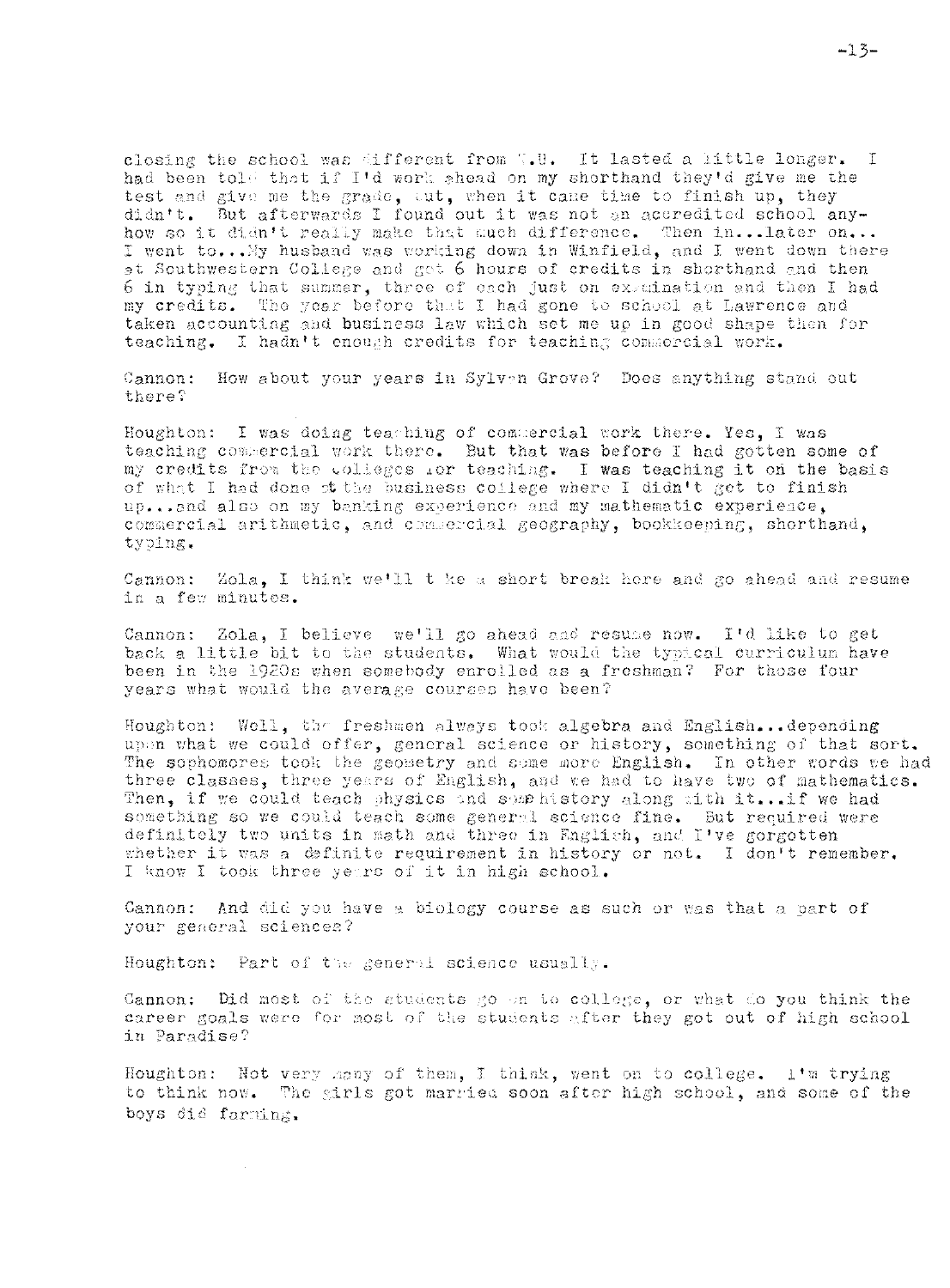Cannon: That might be what I'd expect in a rural community.

Houghton: Yes, that's what it was. In fact some of them are still farming.

Cannon: Was this somewhat of a prolem when boys got to be juniors and seniors? They thought maybe the education wasn't going to be any use to them?

Houghton: I don't remember that it was. We expected to get our high school education and that was it.

Cannon: Nowadays schools have a special person or a staff that performs individual duties. You might have a school psychologist or a therapist. all types of things, a librarian. Back in those days a teacher was expected to be everything to everybody. Did you feel that you helped handle that fairly well?

Houghton: Everything, yes.

Cannon: Did you run into alot of children that might have had problems at home or had some type of problems?

Houghton: I wonder sometimes if I recognized or realized as much as I should have some of the problems at home, especially when I was teaching the grade school because I was rather young then. I'd always had such a nice home life at home that I was not as aware, perhaps, of children with problems. I know we had one family where the mother had died and the father tried to keep the fumily together. And they were very poorly clad and not always as clean as they sight have been...hair not combed like it<br>should be, but I always was the same to them, I think, as I was to anybody else. I know one student who had said yesterday, or said last year, that how one teacher had scoken of the children sort of disparagingly, but that I was always good to them. They said I was their favorite teacher. That's the way she said it. "Well, you're my favorite teacher."

Cannon: That has to make you feel good.

Houghton: Oh, yes. It does.

Cannon: It sounds like school back then might have led full circle to what we have now. It seems we're having a back to basics movement across this country now.

Houghton: I think it's a good idea myself. Gets a little more of the basics.

Cannon: Apparently that's what the emphasis was, was on roading and math.

Moughton: Yes, oh yes. Yes it was.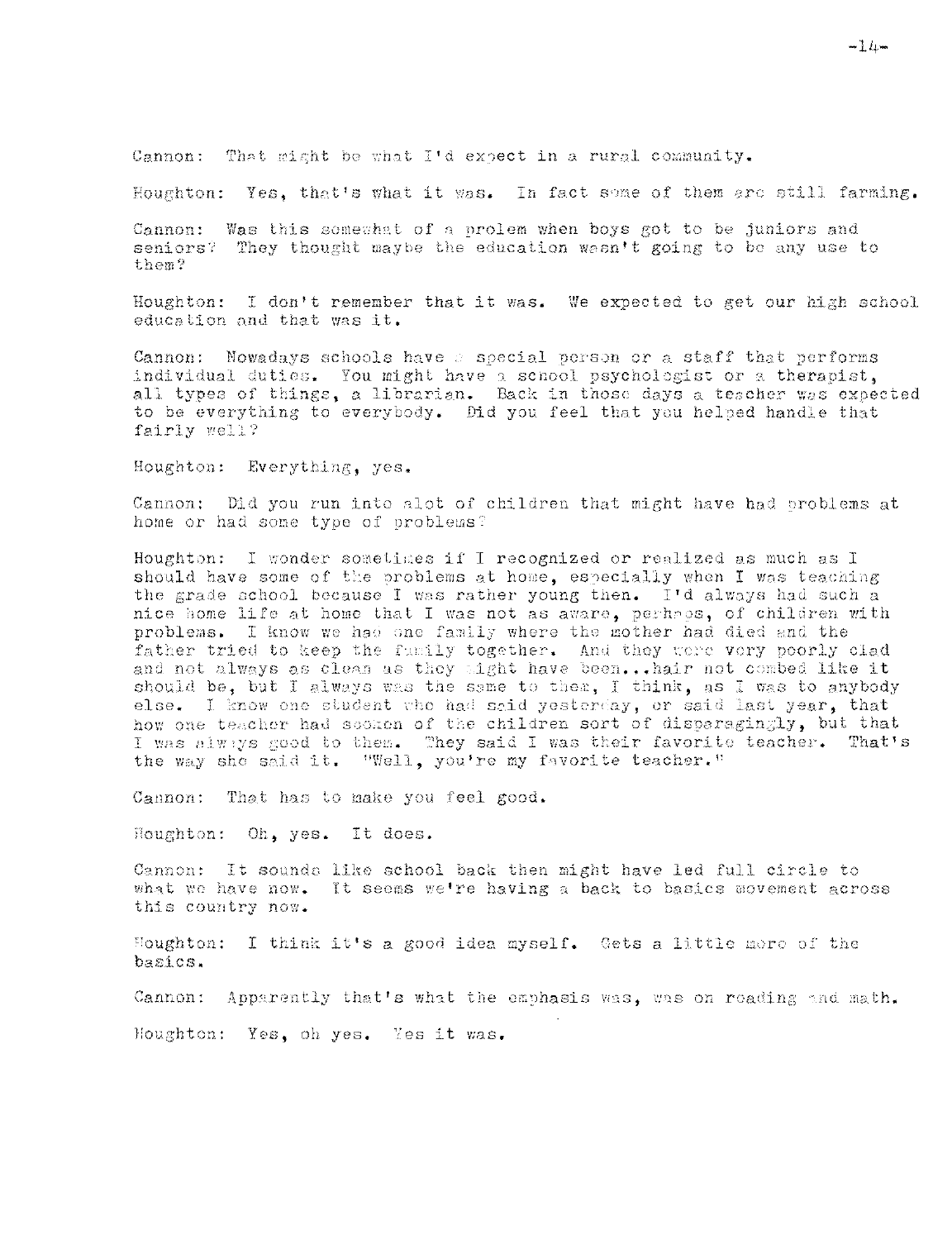Cannon: Did they offer any languages, foreign languages?

Houghton: Not in Paradise. We didn't have enough teachers to offer anything like that. The Lucas school offered Latin at one time. I don't remember whether they offered any other language or not. Possibly German because we had some Cerman people in the vicinity. But Latin was the only thing that I really remember that we had.

Cannon: As far as your subplies that you used for schooling, do you remember anything about those? Not only the supplies, but what they might call teacher aids.

Houghton: Not much. We had a blackboard. We used that.

Cannon: Now days we have thingslike slide projectors, and movies.

Houghton: Oh, yes. But we didn't have anything like that in those days at  $all.$ 

Cannon: Did you hand out alot of materials or was most of it put up on the board to be copied?

Houghton: Alot of it was out on the board because we didn't even have duplicators, Xerox equipment and things of that sort, in those days.

Cannon: Did you use alot of recitation, class participation and discussion?

Houghton: Tried to, yes. Of course there were times...especially after I'd had my trip to Europe in 1930...I felt like I could tell them alot of things along with the literature we were reading and thing of that sort... that I hoped to make it more interesting to them. I'm a firm believer in travel as a means of education.

Cannon: Now days that's tax deductible if you're a teacher.

Houghton: Yes, I guess so.

Cannon: Was schooling what we think of today as being free schooling? Did everybody afford schooling?

Houghton: We bought our own textbooks in those days. I think now days the school has the textbooks. Alot of places they do rent them out, something of that sort. But we bought our own textbooks, and that's the reason I have some of my textbocks from when I was a child.

Cannon: You usually kept them then or possibly passed them down?

Houghton: Yes, one of the two. If you didn't want them then you could sell them to the next pupil. One of the things that we did alot in those days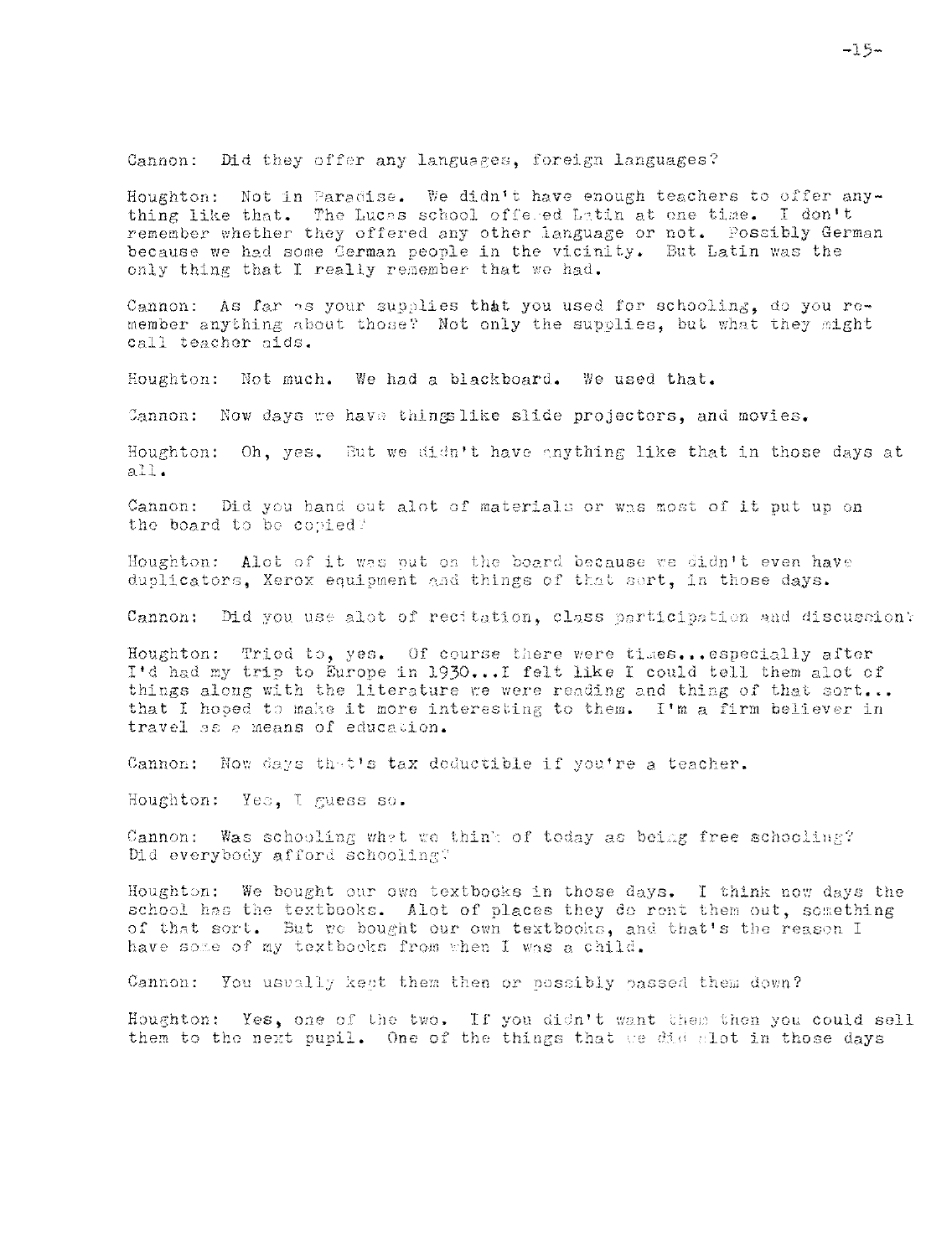that we don't do now at all with the children...I don't see much of it... was memorizing poetry, things of that sort: How do you like to go up in the swing, Up in the air so blue? Oh, I do think it's a wonderful thing, The most wonderful thing ever a child could do. I've forgotten how it goes. Anyhow, we had just alot of poems, good poems, that we learned. My cousin and I got together here a few years ago and got to reciting poetry to each other, filling out where we couldn't remember. We had a big time.

Cannon: You mentioned  $\phi$  moment ago about some of the literature. What were the novels of the time?

Houghton: Well, one of the books that I always thought was good for children was "Five Little Peppers and How They Grew." My sister loved the "Ann of Green Gables" and books along that series. But some of the murder stuff they have on 'V today these days is enough to kill anybody off!

Cannon: Did they use the classics quite a bit?

Houghton: Yes, we did that too, and there were certain things that we were required to use. We had a course of study put out by the state that listed certain things that we were suppleed to do.

What wes the cost like for pupils? Was it fairly reasonable, Cannon: where everybody could afford to send all oftheir children to school?

Houghton: Oh, yes. I think so. Most people could anyhow. I don't remember. Our textbooks were not terribly expensive in those days. They were good enough books, too. They hadn't hit the inflation period.

Cannon: When you reached the 1930s, early 1930s, and the depression, did this affect some of the older high school boys that they had to drop out of high school?

Houghton: No, because most of them were farm boys, and in the wintertime they were not tied up so much with farm work so they were able to go to school and get their education as I remember.

Cannon: Speaking of winter time, can you recall some of the worst winters in Kansas beck then?

Houghton: Well, some winters were bad and some wire good. I know the winter that I wasteaching out at Appanoose and was picking up students we had some very bad weather. The roads got awfully rough and terrible rutted. That's what ruined one tire for me...days when we were having to get tires when we could...when they allowed us. One year at Paradise the weather was awfully cold for a week, down around 17 below every day for about a week. We didn't have school because we couldn't heat the building, couldn't get them warm enough. Sometimes it would snow enough that it was hard to get around, too.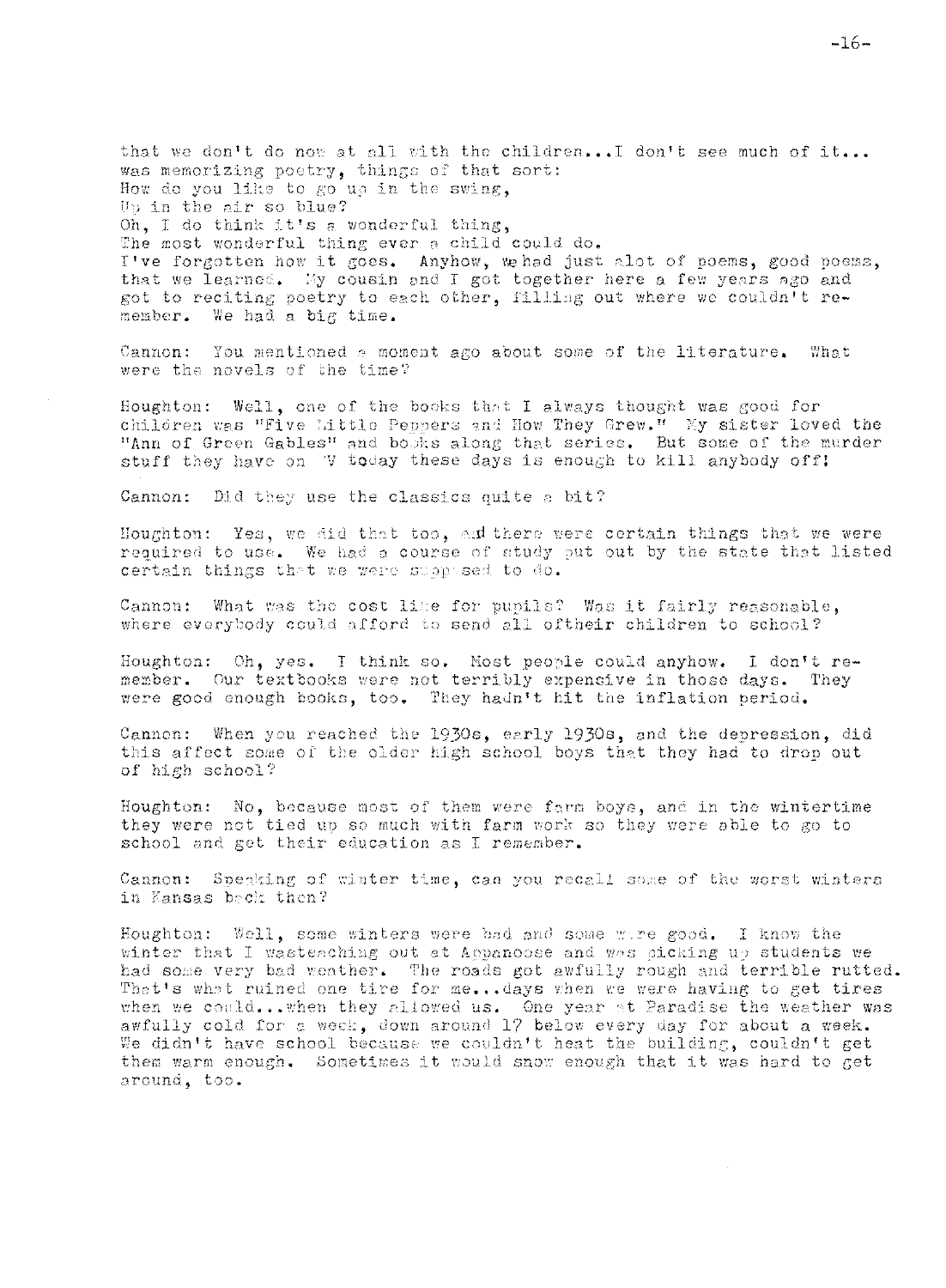Cannon: It seems like we haven't advanced too much. Even in this day and age they still miss several days a year in the winter time.

Houghton: Yes, this weather in Kansas changes things quite often for people one way or another.

Cannon: We were visiting a little bit about the early years of the Depression. You might not havetaught quite as many years, or might have had a different career, had not The Depression and the Banking Holiday come along. You were interested in banking, were you not?

Houghton: Yes, my father and I had always hoped that we would run the bank together some day. That was our plans, but with the bank holiday...they let the banks stay open for a year or so after that but didn't release the deposits...and so since there was a second bank in Lucas the people had to go there to do their business. The state bank was not under regulations as the national bank. Finally they closed the bank down although we had met every requirement that the Reconstruction Finance Corporation had required, but still they didn't let us open.

Cannon: The school, even today, serves an important role in the community. In a small town like Paradise I would think that it may have been, along with the churches, quite often the hub or the center of activity.

Houghton: Yes, it was. An when they combined Lucas and Luray it changed our situation in Luray very decidedly, when they took our high school students away from us from up there. It sorta killed the town, I thought like. Of course they have the grade school uo there, but it's not the same as having high school students that are getting ready to take their place in the business world. They are all gone away to Lucas now, and they'll go farther.

Cannon: You see this throughout Russell County, in Gorham and Dorrance. It's quite a problem. How did the school serve, say, in Peradisc: Did you have alot of town meeting or social functions at the school other than educationally related?

Houghton: I don't remember that we did.

Cannon: It was, 't really used as a community center that much?

Houghton: Well, when they had their community dinners, something of that sort. I don't remember whether we used it. I know one year when I was teaching the home ec work, the Banker's Convention, Russell County Banker's Convention, was meeting there; and my mother helped me, and we cooked the chickens for the dinner. We served the dinner that evening to all the Russell County bankers. That was done st the schoolhouse, but that was still when we were still the old schoolhouse; and it wasn't very easy to do all that on those little old coal oil stoves that we had.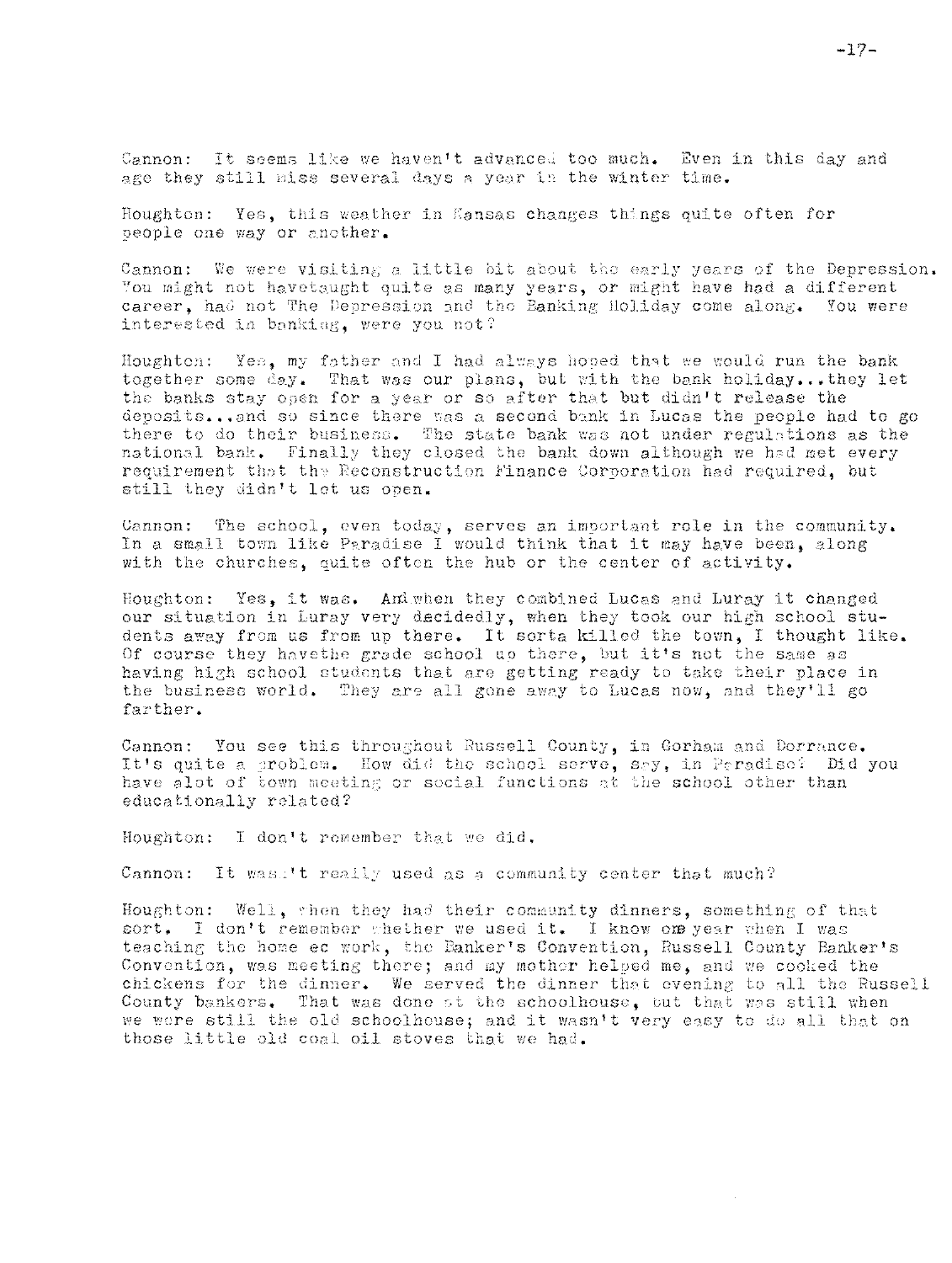Cannon: We haven't talked too much about your role as a home economics teacher. Can you expand on that a little bit and what you did in the classroom there?

Houghton: Well, one of the things that I had some of the girls do... I would give them a list or we'd work over a list of the groceries that we needed for what we were going to make; and I'd have them go to the store to buy...get the idea of buying as well as preparing the food. Of course the home economics work there... I had never had any college work at all, but I seved from the time I was tall enough to meet the treadle on the sowing machine. The summer that I was eight years old we took a trip to Colorado and my mother and I took a week to make...do the sewing before we went, and you didn't buy little boys suits already made in those days. She did all the cutting out andthe basting, and I did all the seving machine work; and we made an extra dress for me that we hadn't counted on We got it done. And I used to get those slotches that the tailor doing. had and piece quilts, comfort tops from those. Did that. Mother says that after we came back from Colorado that year then that I helped make my sister's baby clothes, and she was born that fall. And cooking. I think I started most of my cooking then I was a freshman in high school when I was taking cooking in school. I know I got up on my birthday and surprised them by having biscuits for breakfast. They didn't know I was getting up and doing that. And, of course, when mama was sick so much my junior and senior years I had to do all the cooking then. So it was just sort of from things that I had done through life that I taught the cooking and the sewing.

Cannon: You were quite capable of teaching home economics without having any college training then?

Houghton: Well, I did the best I could under the circumstances. Let's put it that way. I'm sure other people could do better with the training they have. We got some things done.

Cannon: Nowadays, along with home economics, they offer alot of things... family planning, sex education and this type of thing. In some schools, of course, not all. Back in those days you might have been confidant to a girl sometime but they really didn't have probably much.

Houghton: When I was in F.U. I did take a couple of courses in home ec. not the cooking or the seming, but in planning, scheduling your day's work and things of that sort, and home architecture. I took a course in home architecture.

Cannon: Another thing that is quite evident today is the new regulations where all the handicapped students are guaranteed a free and appropriate education, no matter what their situation might be. Can you recall...did you have students that might have been learning disability or slightly mentally retarded or have physical handicaps in your classes?

Houghton: No, I think I did not have through the years any problem with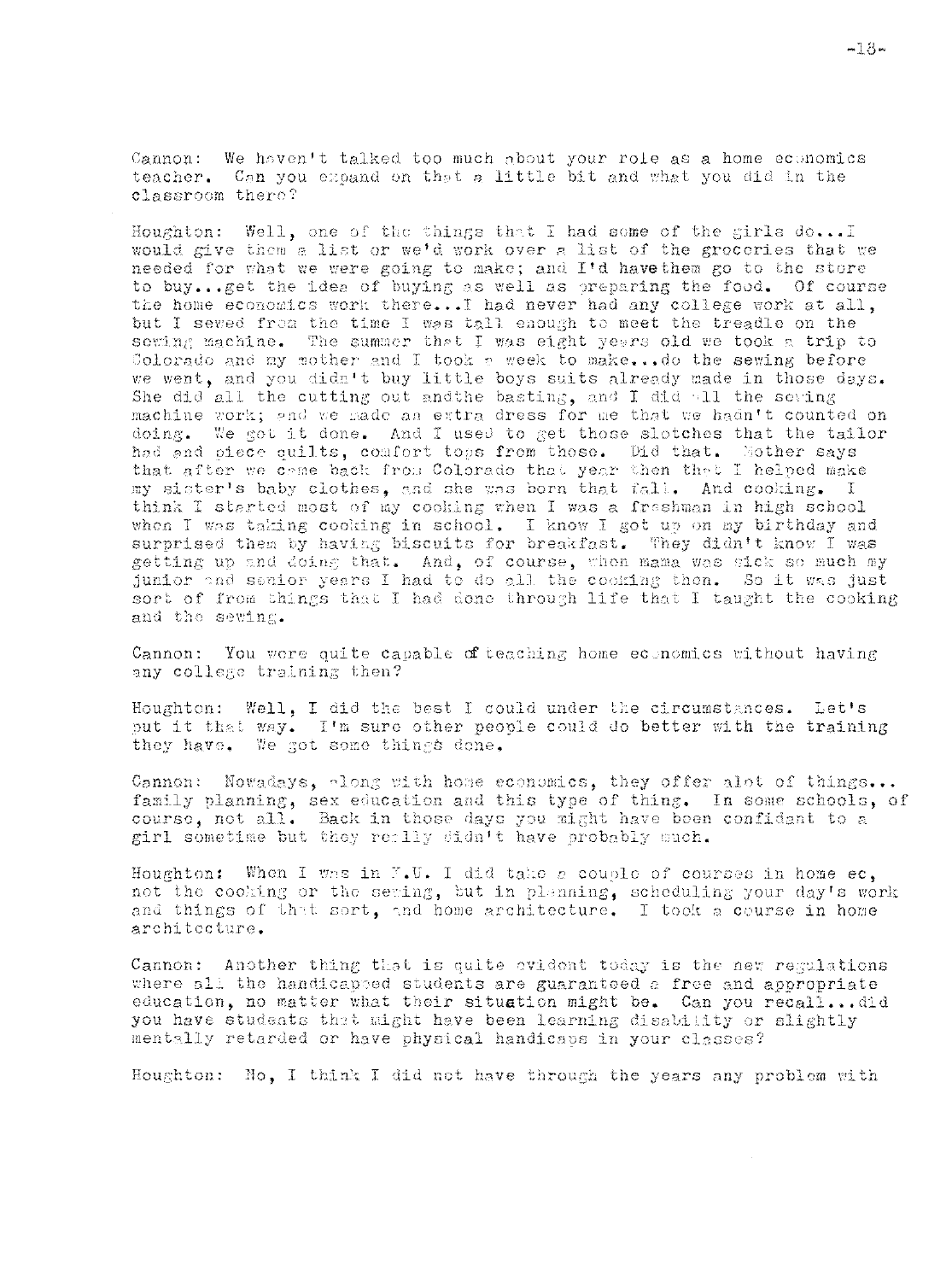that sort of thing at all. Now there was one family who had a younger boy, but he didn't go to school to me, that was rather slow...something not quite right...but he didn't go to school. Ho, it was an older brother that was handicapped. But I don't remember having any students that had any particular problems that way.

Cannon: Can you remomber what the general oublic attitude was of those types of disabled people?

Houghton: If we didn't have any well we just didn't think anything about it I think as much as anything. We didn't give any thought to it, because we didn't find any need for it.

Cannon: Did you have the luxury of a school nurse or anything of this nature?

Houghton: Oh, no. Nothing of that sert at all.

Cannon: You had to know your first aid as well if something happened?

Houghton: Bandage up a little cut or something of that sort.

Cannon: Was illness much of a problem? Did you have alot of students that missed a great amount of school?

Houghton: Not an awful lot and fortunately I kept well. I missed very few days of school all the fifteen years that I taught. Very few. I always felt like... I wondered if I would ever have gotten my first teaching job if my father hadn't gone along to help, because in those days I was so thin that I didn't look like I could stand anything. And yet my health was always good as far as being able to do things. Still have quite a bit of energy.

Cannon: Did they feed you well at the high schools or did they expect you to bring your own lunch?

Houghton: I went home for lunch most of the time wherever I was staying, and the children that came in from the country brought their own lunches. When I was teaching in Lucas we instituted a hot lunch there and one teacher or two teachers took a turn each day. And I know I used to fix dried beef gravy and potatoes. I've forgotten what else. Some little thing so that they had a hot lunch, but we didn't do anything like that at Paradise at all.

Cannon: I'm about to the end of my questions, Zola. I think we've done a pretty thorough job of covering the years at the different schools. Are there any other special memories that you have of those years or little anecdotes or stories that you'd like to conclude with?

Houghton: No, I don't know as I do. I remember one fall, sometime in the fall, when the high school boys got to playing with some fireworks... got burned. I felt awful bad about it. It wasn't at school or anything like that but I was quite concerned. And I felt a great deal of concern for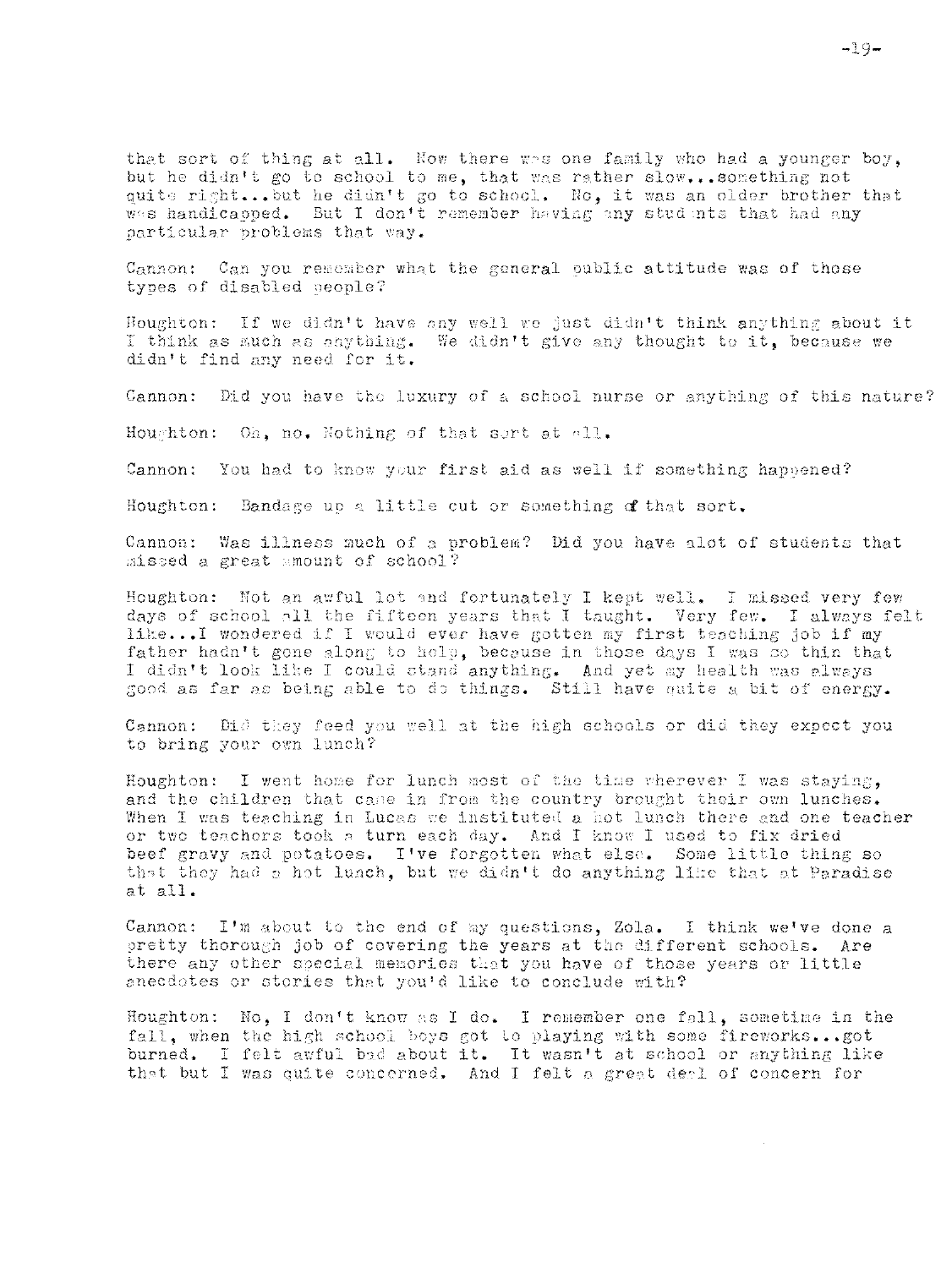the boys when they played football for fear some of them would be hurt. I had quite a motherly feeling about the kids in those days.

Cannon: Well, today being July 4th I think that's an appropriate story for us to close our interview; and I'm sure from visiting with you that there were a number of students that benefitted greatly from your wisdom and advice and care that you provided for them over the years. And I'd like to thank you very much for your time spent with me today.

Houghton: You're welcome! I know one student in particular that finally managed to take a trip to Europe because she had been so interested in the things that I had told about. She happened to be my cousin. She was going to school to me at the time. She always told me afterwards... I didn't know it at the time...she said "Oh, you made me want to go to Europe so bad." And so she finally did go, too.

Cannon: Do you have any regrets asyou look back that you chose teaching as a career?

Houghton: Oh, no. I regret that I couldn't have understood some of the children a little better and maybe could have done better things for them than I did. I think a person will always have those regrets. You can look back and see some things that you might have done differently; but no, I enjoyed it and if I hadn't, I wouldn't have told the story hour for the children at Luray these last five years. There again, whatever expense I've had I've done that on my own and made alot of things out of boxes and things of that sort. But my reward comes when I meet the children on the street. "Hello, Zola. Hello, Zola." And one little boy had moved away that fall. Then, when it came Halloween time, he was back in town and he came to my door for trick or treats and he said, "Aren't you the lady that told us stories last year?" Well, all that is my pay for things of that sort. If they remember me with a happy thought, why that's fine, OK.

Cannon: And I guess one other thing we might add here is you're never too old to learn.

Houghton: Oh, no. Definitely not.

Cannon: Friday, you're heading to Minneapolis and then on to Israel for your second trip to the Holy Lands.

Houghton: Yes. In the last year and a half I've studied computer.

Cannon: Right, we want to include that.

Houghton: I've also taken two different courses in painting since I've been here, so I've been continuing my education both at extended college work and with good reading material for the Federation of Women's Clubs. They choose books from most notable works of authors, and I read four in each section